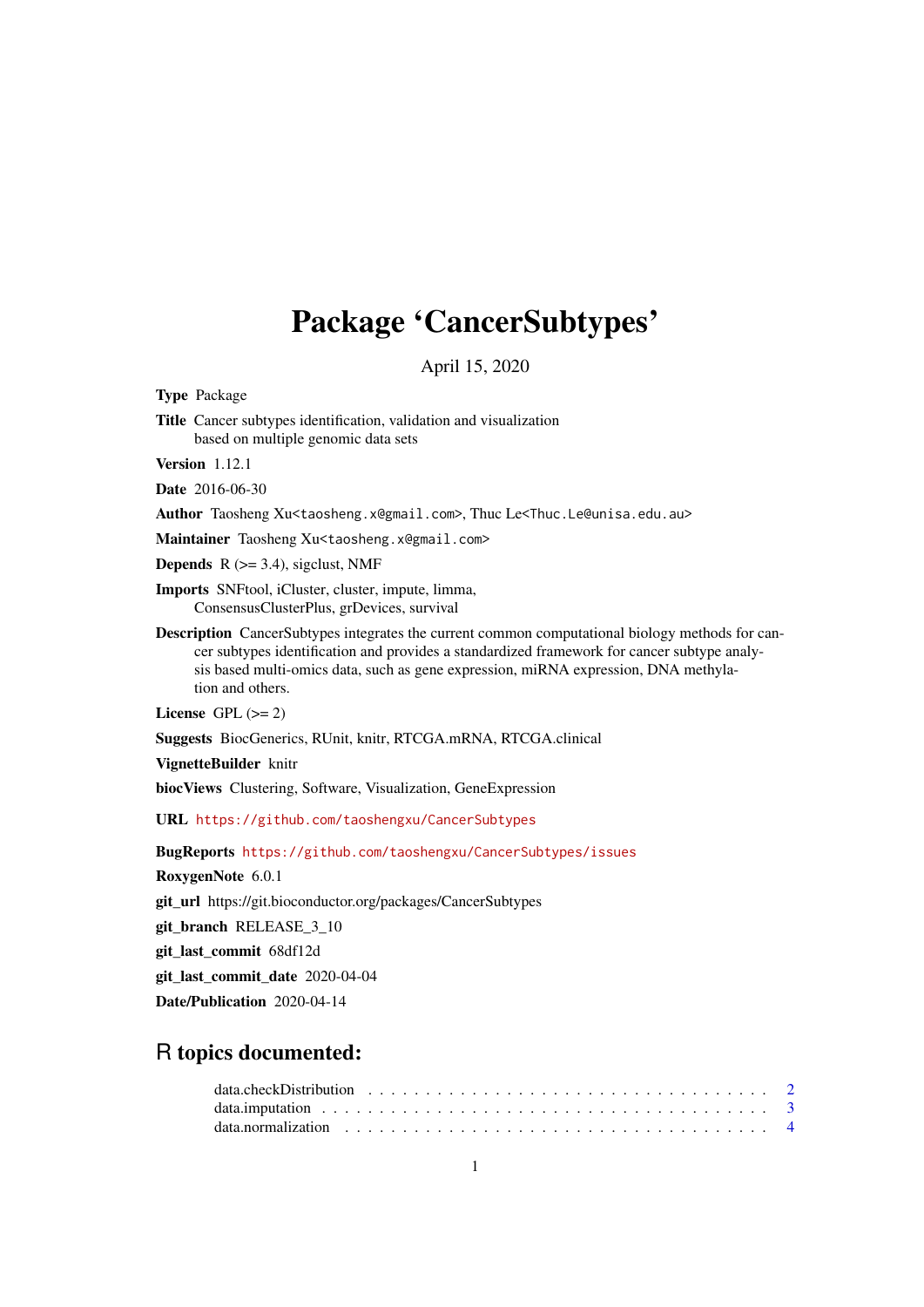<span id="page-1-0"></span>

| $\overline{4}$ |
|----------------|
| 6              |
| $\overline{7}$ |
| 9              |
| -11            |
|                |
|                |
|                |
|                |
|                |
|                |
|                |
|                |
|                |
|                |
|                |
|                |
|                |
| 26             |
|                |
| 27             |
| 28             |
|                |

#### **Index** [29](#page-28-0)

data.checkDistribution

*Data check distribution*

# Description

Data check distribution

# Usage

```
data.checkDistribution(Data)
```
# Arguments

Data A matrix representing the genomic data such as gene expression data, miRNA expression data. For the matrix, the rows represent the genomic features, and the columns represent the samples.

# Value

A plot describes the mean, variance and Median Absolute Deviation (MAD) distribution of features.

# Examples

```
data(GeneExp)
data.checkDistribution(GeneExp)
```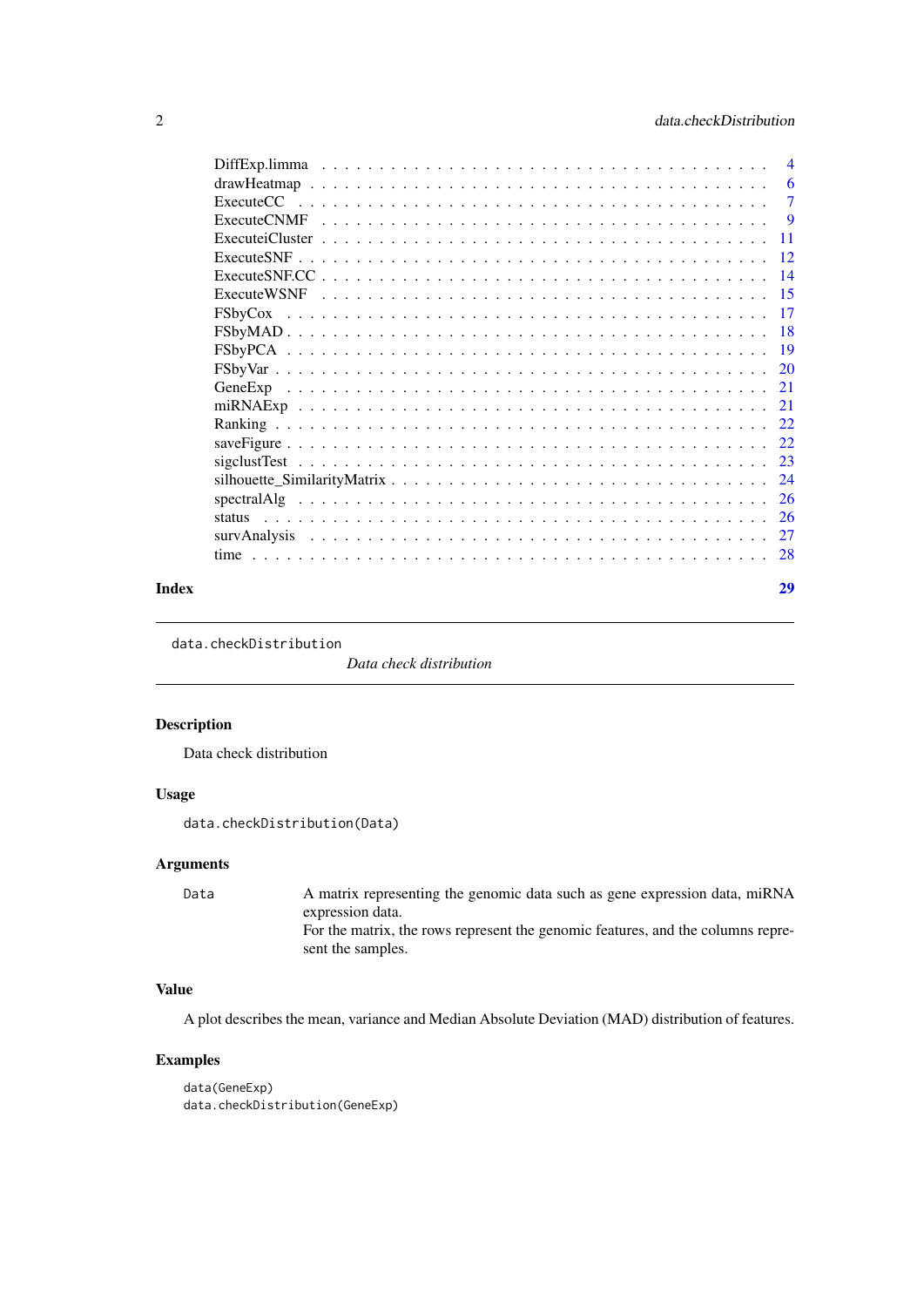<span id="page-2-0"></span>data.imputation *Data imputation*

# Description

Data imputation for features with missing values

# Usage

```
data.imputation(Data, fun = "median")
```
# Arguments

| Data | A matrix representing the genomic data such as gene expression data, miRNA<br>expression data.<br>For the matrix, the rows represent the genomic features, and the columns repre-<br>sent the samples. |
|------|--------------------------------------------------------------------------------------------------------------------------------------------------------------------------------------------------------|
| fun  | A character value representing the imputation type. The optional values are<br>shown below:                                                                                                            |
|      | • "median". The NAs will be replaced by the median of the existing values<br>of this feature in all samples.                                                                                           |
|      | • "mean". The NAs will be replaced by the mean of the existing values of<br>this feature in all samples.                                                                                               |
|      | • "microarray". It will apply the "impute" package to impute the missing<br>values. This is a common way to process the missing observation for Mi-<br>croArray dataset.                               |

# Value

The data matrix after imputation (without NAs).

# Examples

```
Data=matrix(runif(1000),nrow = 50,ncol = 20)
geneName=paste("Gene", 1:50, sep = " ")
sampleName=paste("Sample", 1:20, sep = " ")
rownames(Data)=geneName
colnames(Data)=sampleName
index=sample(c(1:1000),60)
Data[index]=NA
result=data.imputation(Data,fun="median")
```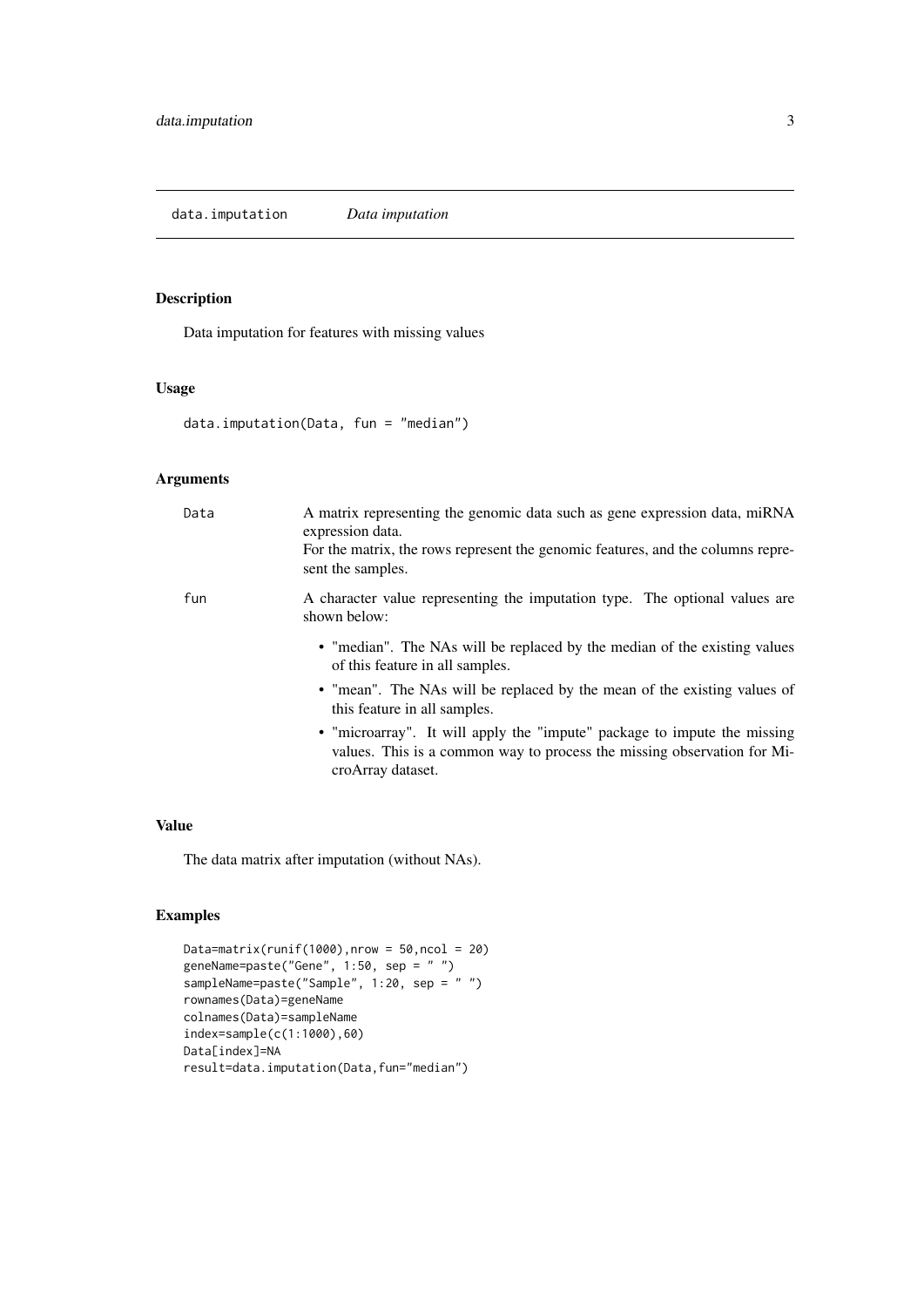<span id="page-3-0"></span>data.normalization *Data normalization*

#### Description

Conduct normalization for dataset.

# Usage

```
data.normalization(Data, type = "feature_Median", log2 = FALSE)
```
# Arguments

| Data             | A matrix representing the genomic data such as gene expression data, miRNA<br>expression data.<br>For the matrix, the rows represent the genomic features, and the columns repre-<br>sent the samples. |
|------------------|--------------------------------------------------------------------------------------------------------------------------------------------------------------------------------------------------------|
| type             | A character value representing the normalization type. The optional values are<br>shown below:                                                                                                         |
|                  | • "feature_Median". The default value. Normalize dataset by sweeping the<br>median values of each feature.                                                                                             |
|                  | • "feature_Mean". Normalize dataset by sweeping the mean values of each<br>feature.                                                                                                                    |
|                  | • "feature_zscore". Conduct z_score normalization for each feature.                                                                                                                                    |
|                  | • "sample_zscore". Conduct z_score normalization for each samples.                                                                                                                                     |
| log <sub>2</sub> | A logical value. If TRUE, the data is transform as $log2(x+1)$ . This is commonly<br>used for RNAseq data.                                                                                             |

# Value

The normalized data matrix.

# Examples

```
data(GeneExp)
result=data.normalization(GeneExp,type="feature_Median",log2=FALSE)
```
DiffExp.limma *DiffExp.limma*

# Description

Differently Expression Analysis for genomic data. We apply limma package to conduct the analysis.

#### Usage

```
DiffExp.limma(Tumor_Data, Normal_Data, group = NULL, topk = NULL,
  sort.by = "p", adjust.method = "BH", RNAseq = FALSE)
```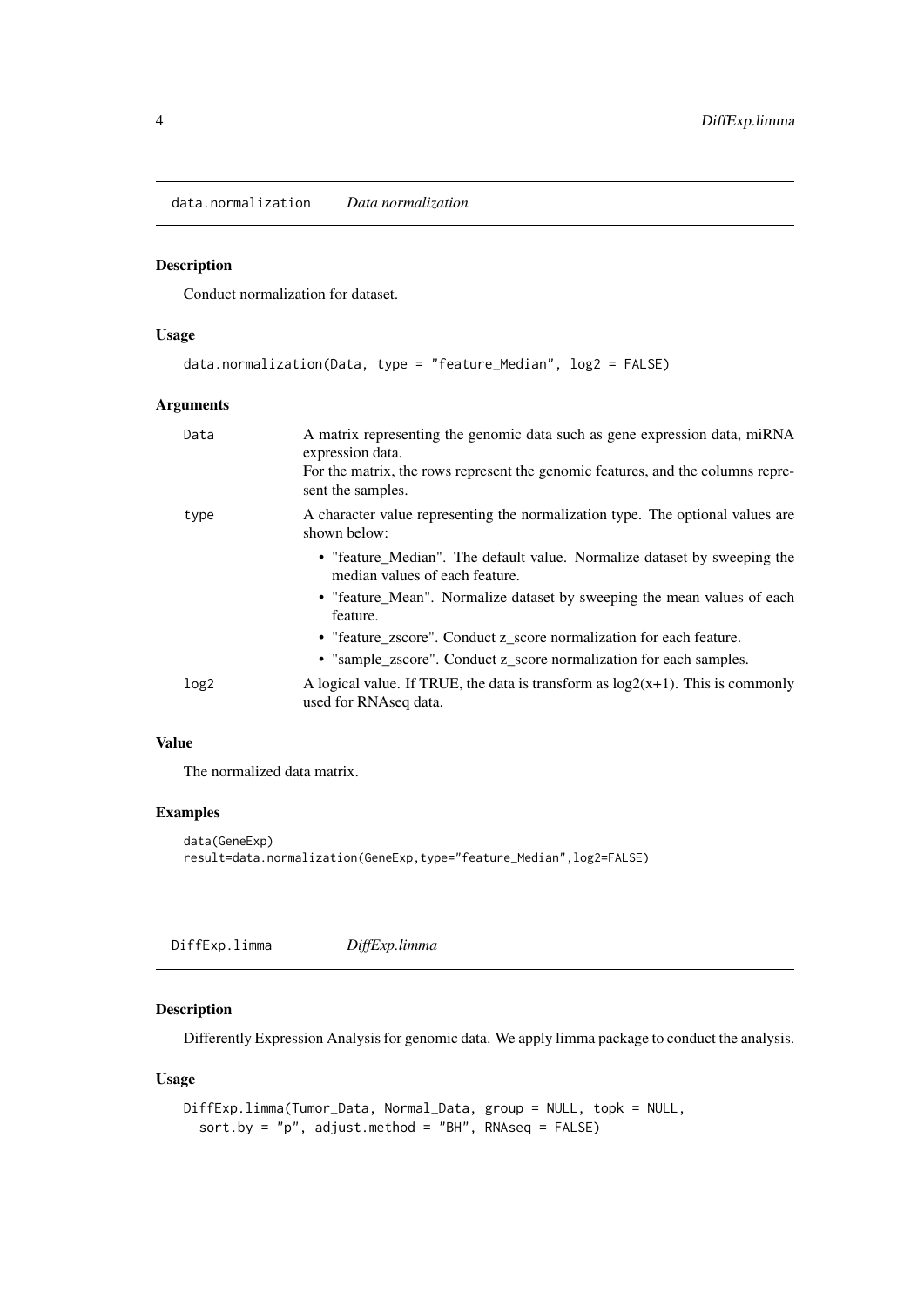# Arguments

| Tumor_Data    | A matrix representing the genomic data of cancer samples such as gene expres-<br>sion data, miRNA expression data.<br>For the matrix, the rows represent the genomic features, and the columns repre-<br>sent the cancer samples.                                                                                                                                                                                                                    |
|---------------|------------------------------------------------------------------------------------------------------------------------------------------------------------------------------------------------------------------------------------------------------------------------------------------------------------------------------------------------------------------------------------------------------------------------------------------------------|
| Normal_Data   | A matrix representing the genomic data of Normal samples.<br>For the matrix, the rows represent the genomic features corresponding to the<br>Tumor_Data, and the columns represent the normal samples.                                                                                                                                                                                                                                               |
| group         | A vector representing the subtype of each tumor sample in the Tumor_Data. The<br>length of group is equal to the column number of Tumor_Data.                                                                                                                                                                                                                                                                                                        |
| topk          | The top number of different expression features that we want to extract in the<br>return result.                                                                                                                                                                                                                                                                                                                                                     |
| sort.by       | This is a parmeter of "topTable() in limma pacakge". "Character string speci-<br>fying statistic to rank genes by. Possible values for topTable and toptable are<br>"logFC", "AveExpr", "t", "P", "p", "B" or "none". (Permitted synonyms are "M"<br>for "logFC", "A" or "Amean" for "AveExpr", "T" for "t" and "p" for "P".) Pos-<br>sibilities for topTableF are "F" or "none". Possibilities for topTreat are as for<br>topTable except for "B"." |
| adjust.method | This is a parmeter of "topTable() in limma pacakge". Refer to the "method used<br>to adjust the p-values for multiple testing. Options, in increasing conservatism,<br>include "none", "BH", "BY" and "holm". See p.adjust for the complete list of<br>options. A NULL value will result in the default adjustment method, which is<br>"BH"."                                                                                                        |
| RNAseg        | A bool type representing the input datatype is a RNASeq or not. Default is<br>FALSE for microarray data.                                                                                                                                                                                                                                                                                                                                             |

#### Value

A list representing the differently expression for each subtype comparing to the Normal group.

# Author(s)

Xu,Taosheng <taosheng.x@gmail.com>,Thuc Le <Thuc.Le@unisa.edu.au>

# References

Smyth, Gordon K. "Limma: linear models for microarray data." Bioinformatics and computational biology solutions using R and Bioconductor. Springer New York, 2005. 397-420.

#### Examples

```
data(GeneExp)
data(miRNAExp)
GBM=list(GeneExp=GeneExp,miRNAExp=miRNAExp)
result=ExecuteSNF(GBM, clusterNum=3, K=20, alpha=0.5, t=20)
group=result$group
######Fabricate a normal group by extracting some samples from the cancer dataset
######for demonstrating the examples.
Normal_Data=GeneExp[,sample(1:100,20)]
result=DiffExp.limma(Tumor_Data=GeneExp,Normal_Data=Normal_Data,group=group,topk=NULL,RNAseq=FALSE)
```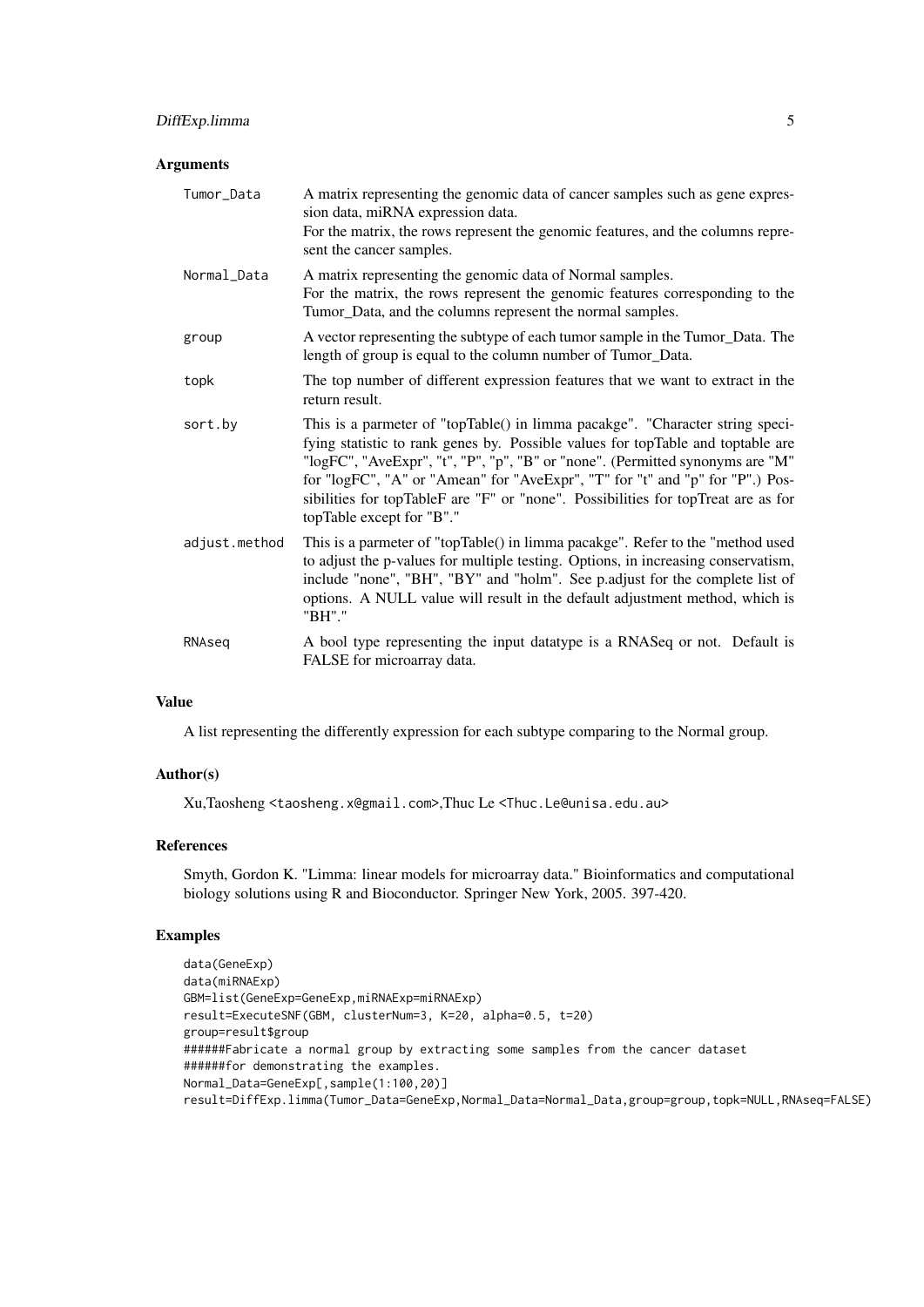<span id="page-5-0"></span>

# Description

Generate heatmap for datasets.

# Usage

```
drawHeatmap(data, group = NULL, silhouette = NULL, scale = "no",
  labRow = NULL, labCol = NULL, color = colorRampPalette(c("green",
  "black", "red"))(300), Title = NA)
```
# Arguments

| data       | A matrix representing the genomic data such as gene expression data, miRNA<br>expression data.<br>For the matrix, the rows represent the genomic features, and the columns repre-<br>sent the samples.                               |
|------------|--------------------------------------------------------------------------------------------------------------------------------------------------------------------------------------------------------------------------------------|
| group      | A vector representing the subtype on each sample. The default is NULL. If it is<br>not NULL, the samples will be rearrangement according to the subtypes in the<br>heatmap.                                                          |
| silhouette | An object of class silhouette. It is a result from function silhouette() or silhou-<br>ette_SimilarityMatrix(). The default is NULL. If it is not NULL, an annotation<br>will be drawn to show the silhouette width for each sample. |
| scale      | A string for data normalization type before heatmap drawing. The optional val-<br>ues are shown below:                                                                                                                               |
|            | • "no". No normalization. This is default.                                                                                                                                                                                           |
|            | • "z_score". Normalize data by z_score of features.                                                                                                                                                                                  |
|            | • "max_min". Normalize each feature by (value-min)/(max-min).                                                                                                                                                                        |
| labRow     | labels for the rows. Possible values are:                                                                                                                                                                                            |
|            | • NULL. The default value. It will use the row names of the matrix for the<br>heatmap labels.                                                                                                                                        |
|            | • NA. No row label will be shown.                                                                                                                                                                                                    |
|            | • A list of labels.                                                                                                                                                                                                                  |
| labCol     | labels for the columns. See labRow.                                                                                                                                                                                                  |
| color      | color specification for the heatmap.                                                                                                                                                                                                 |
| Title      | A string for the Main title of the heatmap.                                                                                                                                                                                          |
|            |                                                                                                                                                                                                                                      |

# Details

We applied the R package "NMF" function "aheatmap()" as the heatmap drawer.

# Value

A heatmap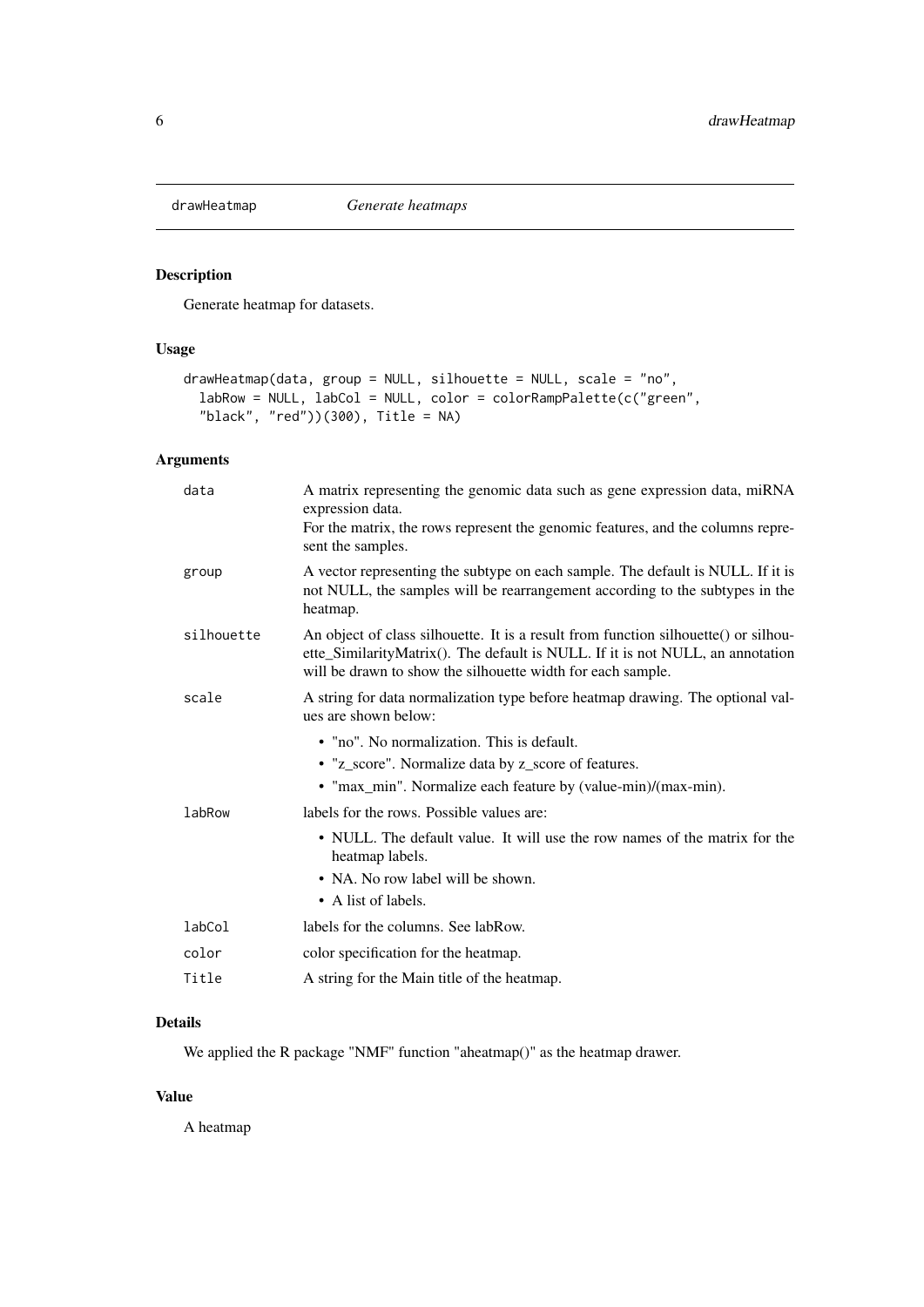#### <span id="page-6-0"></span>ExecuteCC 22 and 22 and 22 and 23 and 23 and 23 and 23 and 23 and 23 and 23 and 23 and 23 and 23 and 23 and 23 and 23 and 23 and 23 and 23 and 23 and 23 and 23 and 23 and 23 and 23 and 23 and 23 and 23 and 23 and 23 and 23

#### Author(s)

Xu,Taosheng <taosheng.x@gmail.com>,Thuc Le <Thuc.Le@unisa.edu.au>

#### References

Gaujoux, Renaud, and Cathal Seoighe. "A flexible R package for nonnegative matrix factorization." BMC bioinformatics 11.1 (2010): 1.

#### Examples

```
### SNF result analysis
data(GeneExp)
data(miRNAExp)
data(time)
data(status)
GBM=list(GeneExp=GeneExp,miRNAExp=miRNAExp)
result=ExecuteSNF(GBM, clusterNum=3, K=20, alpha=0.5, t=20)
group=result$group
distanceMatrix=result$distanceMatrix
silhouette=silhouette_SimilarityMatrix(group, distanceMatrix)
drawHeatmap(GeneExp,group,silhouette=silhouette,scale="max_min",Title="GBM Gene Expression")
drawHeatmap(GeneExp,group,silhouette=silhouette,scale="max_min",
            color="-RdYlBu",Title="GBM Gene Expression")
```
<span id="page-6-1"></span>

ExecuteCC *Execute Consensus Clustering*

#### Description

This function is based on the R package "ConsensusClusterPlus". We write a shell to unify the input and output format. It is helpful for the standardized flow of cancer subtypes analysis and validation. The parameters are compatible to the original R package "ConsensusClusterPlus" function "ConsensusClusterPlus()".

Please note: we add a new parameter "clusterNum" which represents the result with cancer subtypes group we want to return.

#### Usage

```
ExecuteCC(clusterNum, d, maxK = 10, clusterAlg = "hc",
 distance = "pearson", title = "ConsensusClusterResult", reps = 500,
 pItem = 0.8, pFeature = 1, plot = "png", innerLinkage = "average",
 finalLinkage = "average", writeTable = FALSE, weightsItem = NULL,
 weightsFeature = NULL, verbose = FALSE, corUse = "everything")
```
#### Arguments

clusterNum A integer representing the return cluster number, this value should be less than maxClusterNum(maxK). This is the only additional parameter in our function compared to the original R package "ConsensusClusterPlus". All the other parameters are compatible to the function "ConsensusClusterPlus().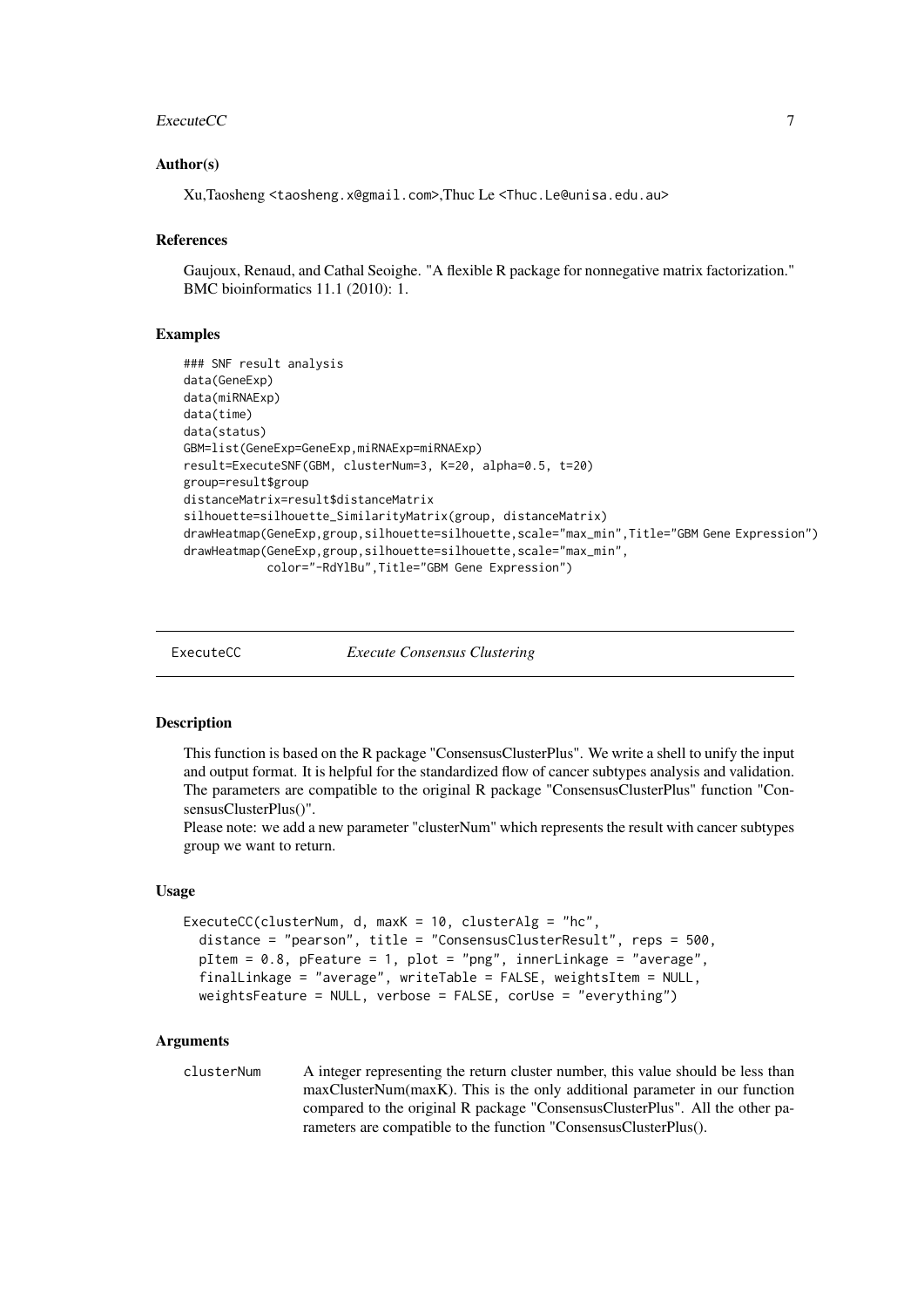| d              | data to be clustered; either a data matrix where columns=items/samples and<br>rows are features. For example, a gene expression matrix of genes in rows and<br>microarrays in columns, or ExpressionSet object, or a distance object (only for<br>cases of no feature resampling) |
|----------------|-----------------------------------------------------------------------------------------------------------------------------------------------------------------------------------------------------------------------------------------------------------------------------------|
|                | Please Note: We add a new data type (list) for this parameter. Please see details<br>and examples.                                                                                                                                                                                |
| maxK           | integer value. maximum cluster number for Consensus Clustering Algorithm to<br>evaluate.                                                                                                                                                                                          |
| clusterAlg     | character value. cluster algorithm. 'hc' heirarchical (hclust), 'pam' for parition-<br>ing around medoids, 'km' for k-means upon data matrix, 'kmdist' for k-means<br>upon distance matrices (former km option), or a function that returns a cluster-<br>ing.                    |
| distance       | character value. 'pearson': (1 - Pearson correlation), 'spearman' (1 - Spear-<br>man correlation), 'euclidean', 'binary', 'maximum', 'canberra', 'minkowski" or<br>custom distance function.                                                                                      |
| title          | character value for output directory. This title can be an absolute or relative path                                                                                                                                                                                              |
| reps           | integer value. number of subsamples(in other words, The iteration number of<br>each cluster number)                                                                                                                                                                               |
| pItem          | Please refer to the "ConsensusClusterPlus" package for detailed information.                                                                                                                                                                                                      |
| pFeature       | Please refer to the "ConsensusClusterPlus" package for detailed information.                                                                                                                                                                                                      |
| plot           | Please refer to the "ConsensusClusterPlus" package for detailed information.                                                                                                                                                                                                      |
| innerLinkage   | Please refer to the "ConsensusClusterPlus" package for detailed information.                                                                                                                                                                                                      |
| finalLinkage   | Please refer to the "ConsensusClusterPlus" package for detailed information.                                                                                                                                                                                                      |
| writeTable     | Please refer to the "ConsensusClusterPlus" package for detailed information.                                                                                                                                                                                                      |
| weightsItem    | Please refer to the "ConsensusClusterPlus" package for detailed information.                                                                                                                                                                                                      |
| weightsFeature | Please refer to the "ConsensusClusterPlus" package for detailed information.                                                                                                                                                                                                      |
| verbose        | Please refer to the "ConsensusClusterPlus" package for detailed information.                                                                                                                                                                                                      |
| corUse         | Please refer to the "ConsensusClusterPlus" package for detailed information.                                                                                                                                                                                                      |

# Details

If the data is a list containing the matched mutli-genomics data matrices like the input as "ExecuteiCluster()" and "ExecuteSNF()", we use "z-score" to normalize features for each data matrix first. Then all the normalized data matrices from the data list are concatenated according to samples. The concatenated data matrix is the samples with a long features (all features in the data list). Our purpose is to make convenient comparing the different method with same dataset format. See examples.

# Value

A list with the following elements.

• group : A vector represent the group of cancer subtypes. The order is corresponding to the the samples in the data matrix.

This is the most important result for all clustering methods, so we place it as the first component. The format of group is consistent across different algorithms and therefore makes it convenient for downstream analyses. Moreover, the format of group is also compatible with the K-means result and the hclust (after using the cutree() function).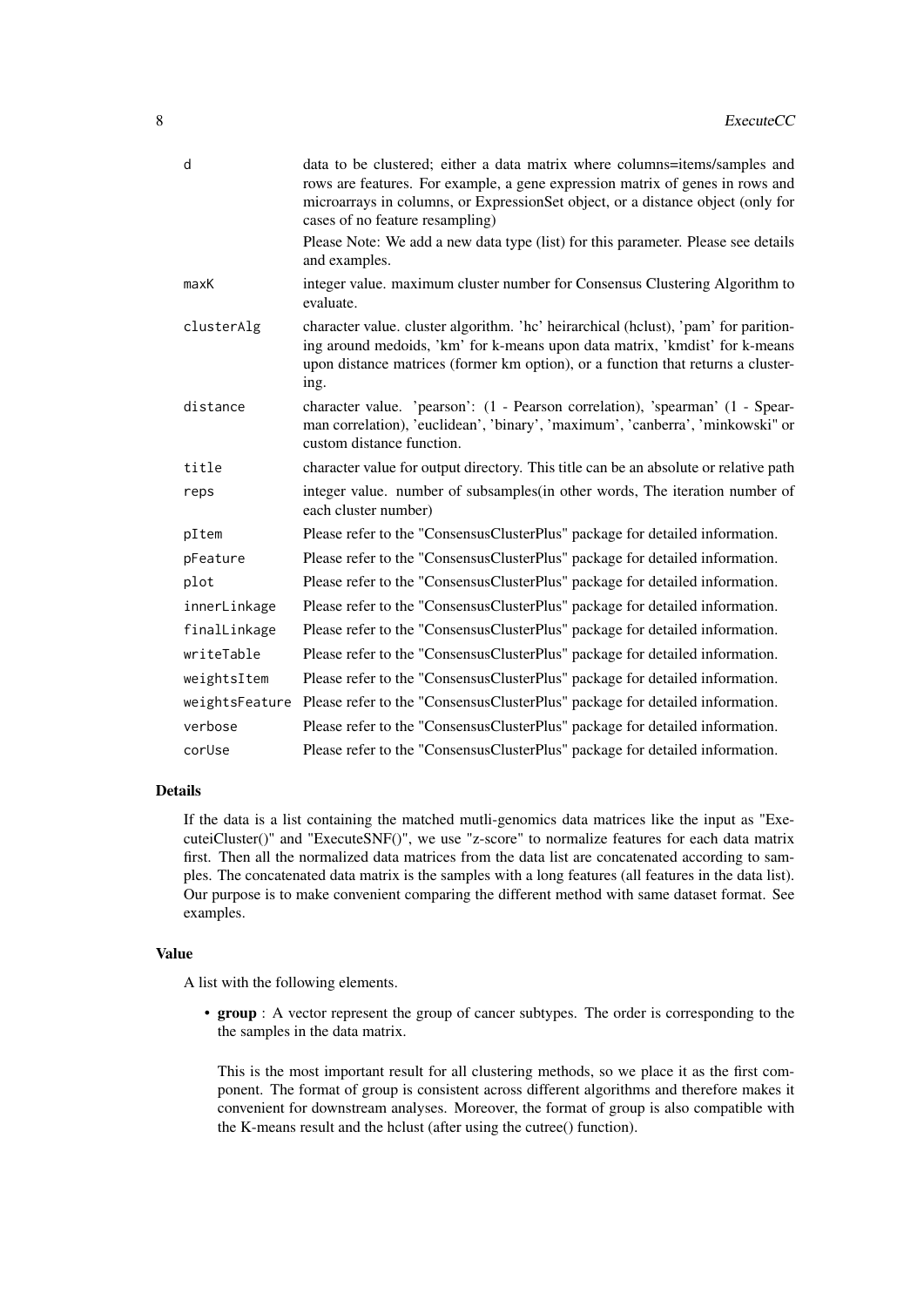<span id="page-8-0"></span>• distanceMatrix : It is a sample similarity matrix. The more large value between samples in the matrix, the more similarity the samples are.

We extracted this matrix from the algorithmic procedure because it is useful for similarity analysis among the samples based on the clustering results.

• originalResult : The clustering result of the original function "ConsensusClusterPlus()" Different clustering algorithms have different output formats. Although we have the group component which has consistent format for all of the algorithms (making it easy for downstream analyses), we still keep the output from the original algorithms.

#### References

Monti, S., Tamayo, P., Mesirov, J., Golub, T. (2003) Consensus Clustering: A Resampling-Based Method for Class Discovery and Visualization of Gene Expression Microarray Data. Machine Learning, 52, 91-118.

# See Also

ConsensusClusterPlus

#### Examples

```
### The input dataset is a single gene expression matrix.
data(GeneExp)
data(miRNAExp)
result1=ExecuteCC(clusterNum=3,d=GeneExp,maxK=10,clusterAlg="hc",distance="pearson",title="GBM")
result1$group
### The input dataset is multi-genomics data as a list
GBM=list(GeneExp=GeneExp,miRNAExp=miRNAExp)
result2=ExecuteCC(clusterNum=3,d=GBM,maxK=5,clusterAlg="hc",distance="pearson",title="GBM")
result2$group
```
ExecuteCNMF *Execute Consensus NMF (Nonnegative matrix factorization)*

# Description

Brunet applied nonnegative matrix factorization (NMF) to analyze the Gene MicroArray dataset in 2004. In the original paper, the author proved that NMF is an efficient method for distinct molecular patterns identification and provides a powerful method for class discovery. This method was implemented in an R package "NMF". Here we applied the "NMF" package to conduct the cancer subtypes identification. We write a shell to unify the input and output format. It is helpful for the standardized flow of cancer subtypes analysis and validation. The R package "NMF" should be installed.

# Usage

```
ExecuteCNMF(datasets, clusterNum, nrun = 30)
```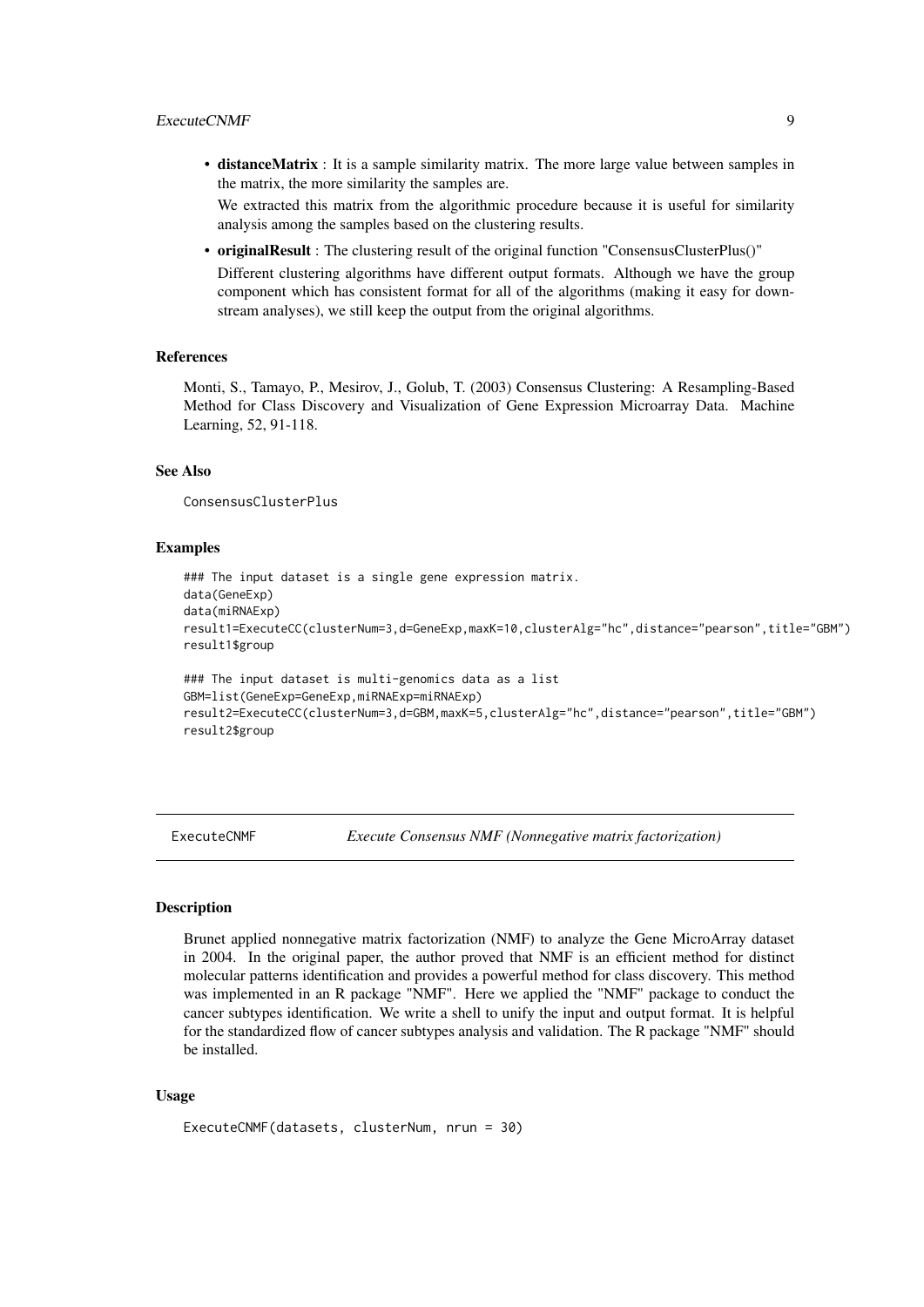#### <span id="page-9-0"></span>Arguments

| datasets   | A data matrix or a list containing data matrices. For each data matrix, the rows<br>represent genomic features, and the columns represent samples. If the matrices                                                                   |
|------------|--------------------------------------------------------------------------------------------------------------------------------------------------------------------------------------------------------------------------------------|
|            | have negative values, first the negative values will be set to zero to get a matrix                                                                                                                                                  |
|            | 1; all the positive values will be set to zero to get the matrix 2; then a new matrix<br>with all positive values will be get by concatenating matrix1 and -maxtrix2.                                                                |
| clusterNum | Number of subtypes for the samples                                                                                                                                                                                                   |
| nrun       | Number of runs to perform NMF. A default of 30 runs are performed, allowing<br>the computation of a consensus matrix that is used in selecting the best result for<br>cancer subtypes identification as Consensus Clustering method. |

# Details

If the data is a list containing the matched mutli-genomics data matrices like the input as "ExecuteiCluster()" and "ExecuteSNF()", The data matrices in the list are concatenated according to samples. The concatenated data matrix is the samples with a long features (all features in the data list). Our purpose is to make convenient comparing the different method with same dataset format. See examples.

# Value

A list with the following elements.

• group : A vector represent the group of cancer subtypes. The order is corresponding to the the samples in the data matrix.

This is the most important result for all clustering methods, so we place it as the first component. The format of group is consistent across different algorithms and therefore makes it convenient for downstream analyses. Moreover, the format of group is also compatible with the K-means result and the hclust (after using the cutree() function).

• distanceMatrix : It is a sample similarity matrix. The more large value between samples in the matrix, the more similarity the samples are.

We extracted this matrix from the algorithmic procedure because it is useful for similarity analysis among the samples based on the clustering results.

• originalResult : A NMFfitX class from the result of function "nmf()".

Different clustering algorithms have different output formats. Although we have the group component which has consistent format for all of the algorithms (making it easy for downstream analyses), we still keep the output from the original algorithms.

#### References

[1] Brunet, Jean-Philippe, Pablo Tamayo, Todd R Golub, and Jill P Mesirov. "Metagenes and Molecular Pattern Discovery Using Matrix Factorization." Proceedings of the National Academy of Sciences 101, no. 12 (2004):4164-69.

[2] Gaujoux, Renaud, and Cathal Seoighe. "A Flexible R Package for Nonnegative Matrix Factorization." BMC Bioinformatics 11 (2010): 367. doi:10.1186/1471-2105-11-367.

#### See Also

[nmf](#page-0-0)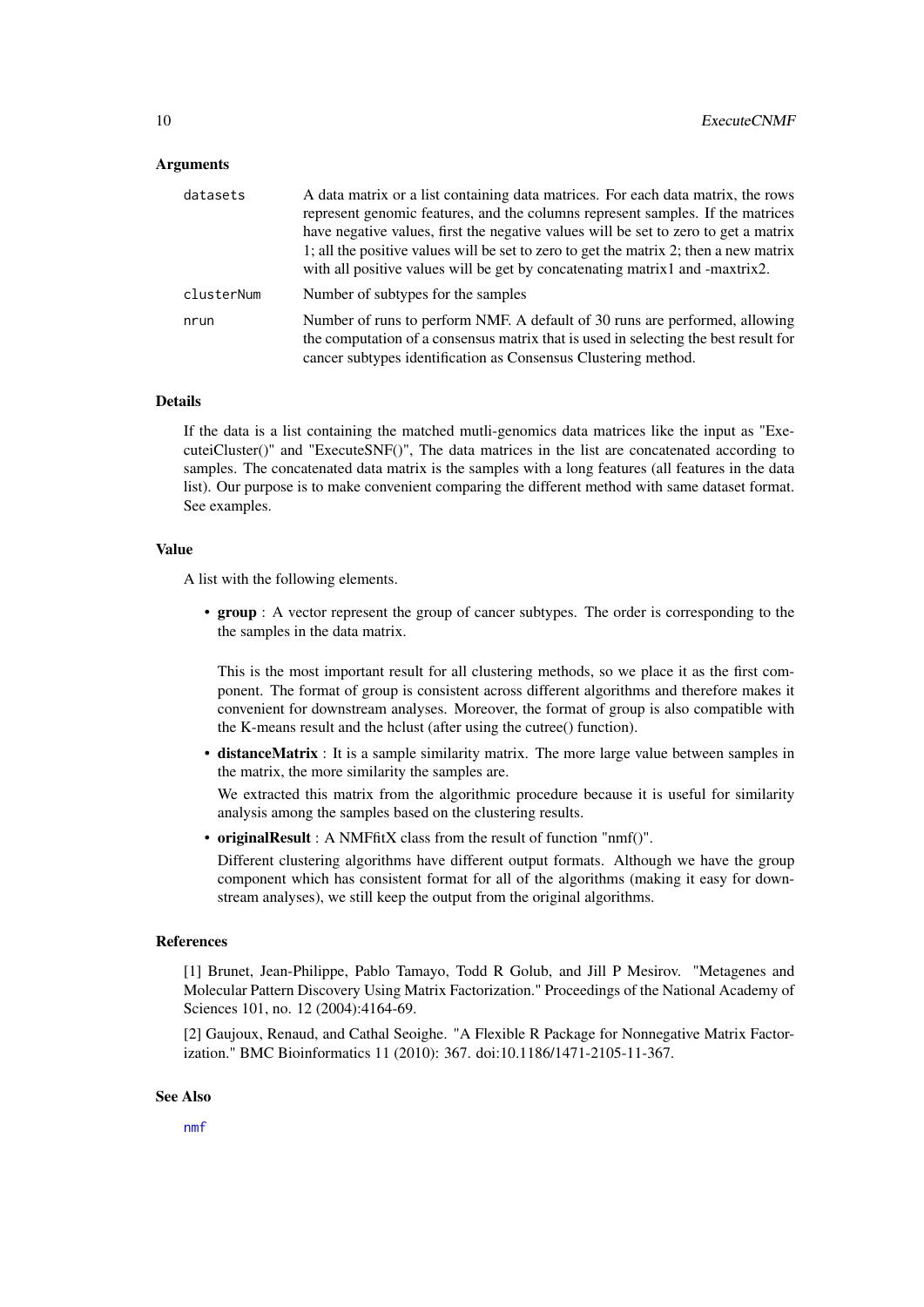#### <span id="page-10-0"></span>ExecuteiCluster 11

#### Examples

```
data(GeneExp)
#To save the execution time, the nrun is set to 5, but the recommended value is 30.
result=ExecuteCNMF(GeneExp,clusterNum=3,nrun=5)
result$group
```
ExecuteiCluster *Execute iCluster (Integrative clustering of multiple genomic data)*

#### Description

Shen (2009) proposed a latent variable regression with a lasso constraint for joint modeling of multiple omics data types to identify common latent variables that can be used to cluster patient samples into biologically and clinically relevant disease subtypes.

This function is based on the R package "iCluster". The R package "iCluster" should be installed. We write a shell to unify the input and output format. It is helpful for the standardized flow of cancer subtypes analysis and validation. The parameters is compatible to the original R package "iCluster" function "iCluster2()".

Please note: The data matrices are transposed in our function comparing to the original R package "iCluster" on the behalf of the unified input format with other functions. We try to build a standardized flow for cancer subtypes analysis and validation.

#### Usage

```
ExecuteiCluster(datasets, k, lambda = NULL, scale = TRUE, scalar = FALSE,
 max.iter = 10
```
#### Arguments

| datasets | A list containing data matrices. For each data matrix, the rows represent ge-<br>nomic features, and the columns represent samples. In order to unify the input<br>parameter with other clustering methods, the data matrices are transposed com-<br>paring to the definition in the original "iCluster" package. |
|----------|-------------------------------------------------------------------------------------------------------------------------------------------------------------------------------------------------------------------------------------------------------------------------------------------------------------------|
| k        | Number of subtypes for the samples                                                                                                                                                                                                                                                                                |
| lambda   | Penalty term for the coefficient matrix of the iCluster model                                                                                                                                                                                                                                                     |
| scale    | Logical value. If true, the genomic features in the matrix is centered.                                                                                                                                                                                                                                           |
| scalar   | Logical value. If true, a degenerate version assuming scalar covariance matrix<br>is used.                                                                                                                                                                                                                        |
| max.iter | maximum iteration for the EM algorithm                                                                                                                                                                                                                                                                            |

#### Details

For iCluster algorithm, it cannot process high-dimensional data, otherwise it is very very timeconsuming or reports a mistake. Based on test, it could smoothly run for the matrix with around 1500 features. Normally it need feature selection step first to reduce feature number.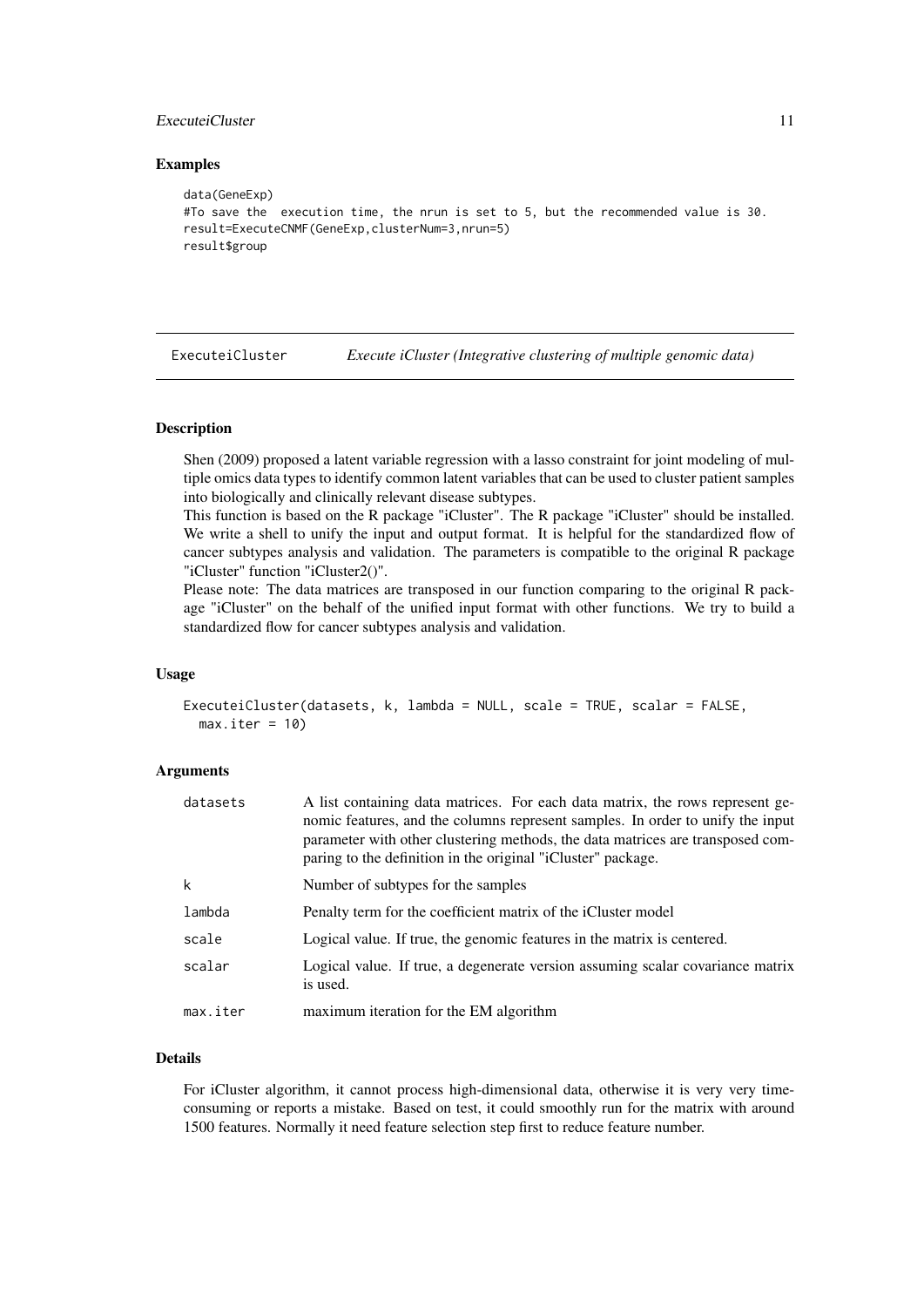#### <span id="page-11-0"></span>Value

A list with the following elements.

• group : A vector represent the group of cancer subtypes. The order is corresponding to the the samples in the data matrix.

This is the most important result for all clustering methods, so we place it as the first component. The format of group is consistent across different algorithms and therefore makes it convenient for downstream analyses. Moreover, the format of group is also compatible with the K-means result and the hclust (after using the cutree() function).

• originalResult : The clustering result of the original function "iCluster2()".

Different clustering algorithms have different output formats. Although we have the group component which has consistent format for all of the algorithms (making it easy for downstream analyses), we still keep the output from the original algorithms.

#### References

Ronglai Shen, Adam Olshen, Marc Ladanyi. (2009). Integrative clustering of multiple genomic data types using a joint latent variable model with application to breast and lung cancer subtype analysis. Bioinformatics 25, 2906-2912.

Ronglai Shen, Qianxing Mo, Nikolaus Schultz, Venkatraman E. Seshan, Adam B. Olshen, Jason Huse, Marc Ladanyi, Chris Sander. (2012). Integrative Subtype Discovery in Glioblastoma Using iCluster. PLoS ONE 7, e35236

#### See Also

[iCluster2](#page-0-0)

#### Examples

```
data(GeneExp)
data(miRNAExp)
data1=FSbyVar(GeneExp, cut.type="topk",value=500)
data2=FSbyVar(miRNAExp, cut.type="topk",value=100)
GBM=list(GeneExp=data1,miRNAExp=data2)
result=ExecuteiCluster(datasets=GBM, k=3, lambda=list(0.44,0.33,0.28))
result$group
```
<span id="page-11-1"></span>ExecuteSNF *Execute SNF(Similarity Network Fusion )*

#### **Description**

SNF is a multi-omics data processing method that constructs a fusion patient similarity network by integrating the patient similarity obtained from each of the genomic data types. SNF calculates the similarity between patients using each single data type separately. The similarities between patients from different data types are then integrated by a cross-network diffusion process to construct the fusion patient similarity matrix. Finally, a clustering method is applied to the fusion patient similarity matrix to cluster patients into different groups, which imply different cancer subtypes. This function is based on the R package "SNFtool". The R package "SNFtool" should be installed. We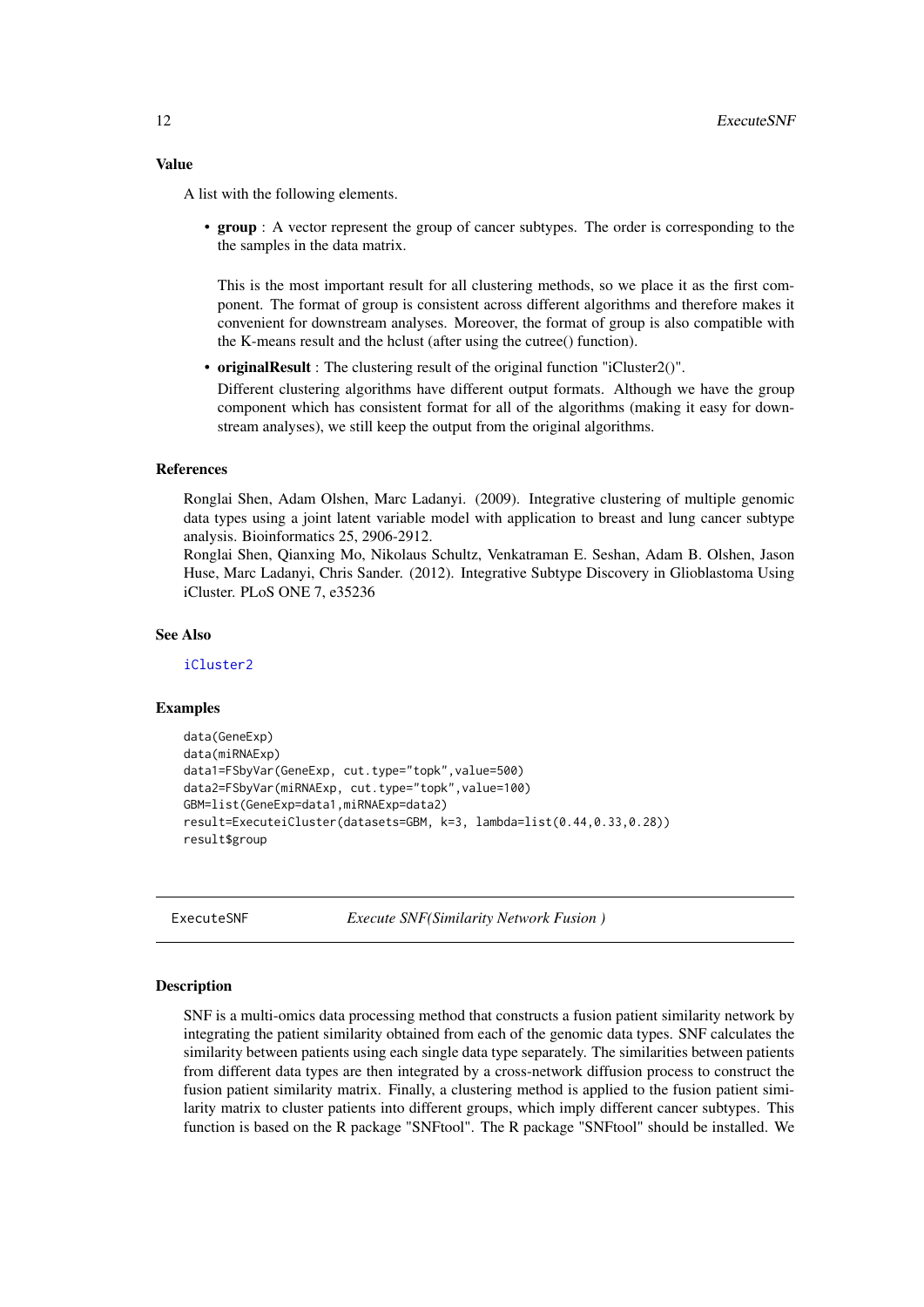#### <span id="page-12-0"></span>ExecuteSNF 13

write a function to integrate the clustering process and unify the input and output format. It is helpful for the standardized flow of cancer subtypes analysis and validation. Please note: The data matrices are transposed in our function comparing to the original R package

"SNFtools". We try to build a standardized flow for cancer subtypes analysis and validation.

# Usage

```
ExecuteSNF(datasets, clusterNum, K = 20, alpha = 0.5, t = 20,
 plot = TRUE)
```
### Arguments

| datasets   | A list containing data matrices. For each data matrix, the rows represent ge-<br>nomic features, and the columns represent samples. |
|------------|-------------------------------------------------------------------------------------------------------------------------------------|
| clusterNum | A integer representing the return cluster number                                                                                    |
| K.         | Number of nearest neighbors                                                                                                         |
| alpha      | Variance for local model                                                                                                            |
| t          | Number of iterations for the diffusion process                                                                                      |
| plot       | Logical value. If true, draw the heatmap for the distance matrix with samples<br>ordered to form clusters.                          |

#### Value

A list with the following elements.

• group : A vector represent the group of cancer subtypes. The order is corresponding to the the samples in the data matrix.

This is the most important result for all clustering methods, so we place it as the first component. The format of group is consistent across different algorithms and therefore makes it convenient for downstream analyses. Moreover, the format of group is also compatible with the K-means result and the hclust (after using the cutree() function).

• distanceMatrix : It is a sample similarity matrix. The more large value between samples in the matrix, the more similarity the samples are.

We extracted this matrix from the algorithmic procedure because it is useful for similarity analysis among the samples based on the clustering results.

• originalResult : The clustering result of the original SNF algorithm"

Different clustering algorithms have different output formats. Although we have the group component which has consistent format for all of the algorithms (making it easy for downstream analyses), we still keep the output from the original algorithms.

# References

B Wang, A Mezlini, F Demir, M Fiume, T Zu, M Brudno, B Haibe-Kains, A Goldenberg (2014) Similarity Network Fusion: a fast and effective method to aggregate multiple data types on a genome wide scale. Nature Methods. Online. Jan 26, 2014

# See Also

[affinityMatrix](#page-0-0) [SNF](#page-0-0)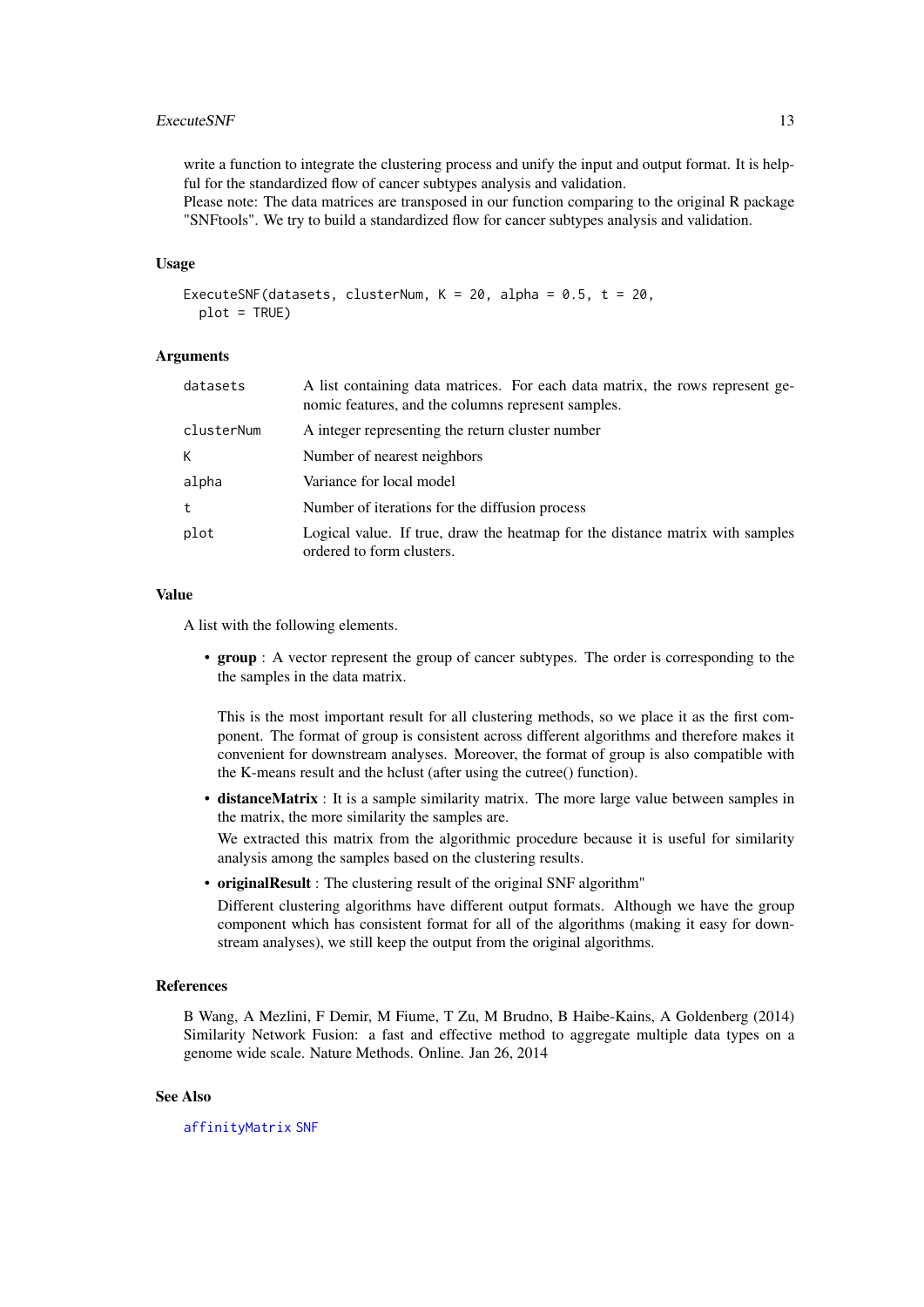# Examples

```
data(GeneExp)
data(miRNAExp)
GBM=list(GeneExp=GeneExp,miRNAExp=miRNAExp)
result=ExecuteSNF(GBM, clusterNum=3, K=20, alpha=0.5, t=20)
result$group
```
ExecuteSNF.CC *Execute the combined SNF (Similarity Network Fusion) and Consensus clustering*

# Description

This function is a combined process of SNF and Consensus Clustering for cancer subtypes identification. First it applied SNF to get the fusion patients similarity matrix. Then use this fusion patients similarity matrix as the sample distance for Consensus Clustering.

#### Usage

```
ExecuteSNF.CC(datasets, clusterNum, K = 20, alpha = 0.5, t = 20,
 maxK = 10, pItem = 0.8, reps = 500, title = "ConsensusClusterResult",
 plot = "png", finalLinkage = "average")
```
# Arguments

| datasets     | A list containing data matrices. For each data matrix, the rows represent ge-<br>nomic features, and the columns represent samples. Same as ExecuteSNF |
|--------------|--------------------------------------------------------------------------------------------------------------------------------------------------------|
| clusterNum   | A integer representing the return cluster number. Same as ExecuteSNF                                                                                   |
| К            | Number of nearest neighbors. Same as ExecuteSNF                                                                                                        |
| alpha        | Variance for local model. Same as ExecuteSNF                                                                                                           |
| t            | Number of iterations for the diffusion process. Same as ExecuteSNF                                                                                     |
| maxK         | integer value. maximum cluster number for Consensus Clustering Algorithm to<br>evaluate. Same as ExecuteCC.                                            |
| pItem        | Same as ExecuteCC                                                                                                                                      |
| reps         | integer value. number of subsamples (in other words, The iteration number of<br>each cluster number). Same as ExecuteCC                                |
| title        | character value for output directory. This title can be an absolute or relative path.<br>Same as ExecuteCC                                             |
| plot         | Same as ExecuteCC                                                                                                                                      |
| finalLinkage | Same as ExecuteCC                                                                                                                                      |

# Value

Same as the ExecuteCC(). A list with the following elements.

<span id="page-13-0"></span>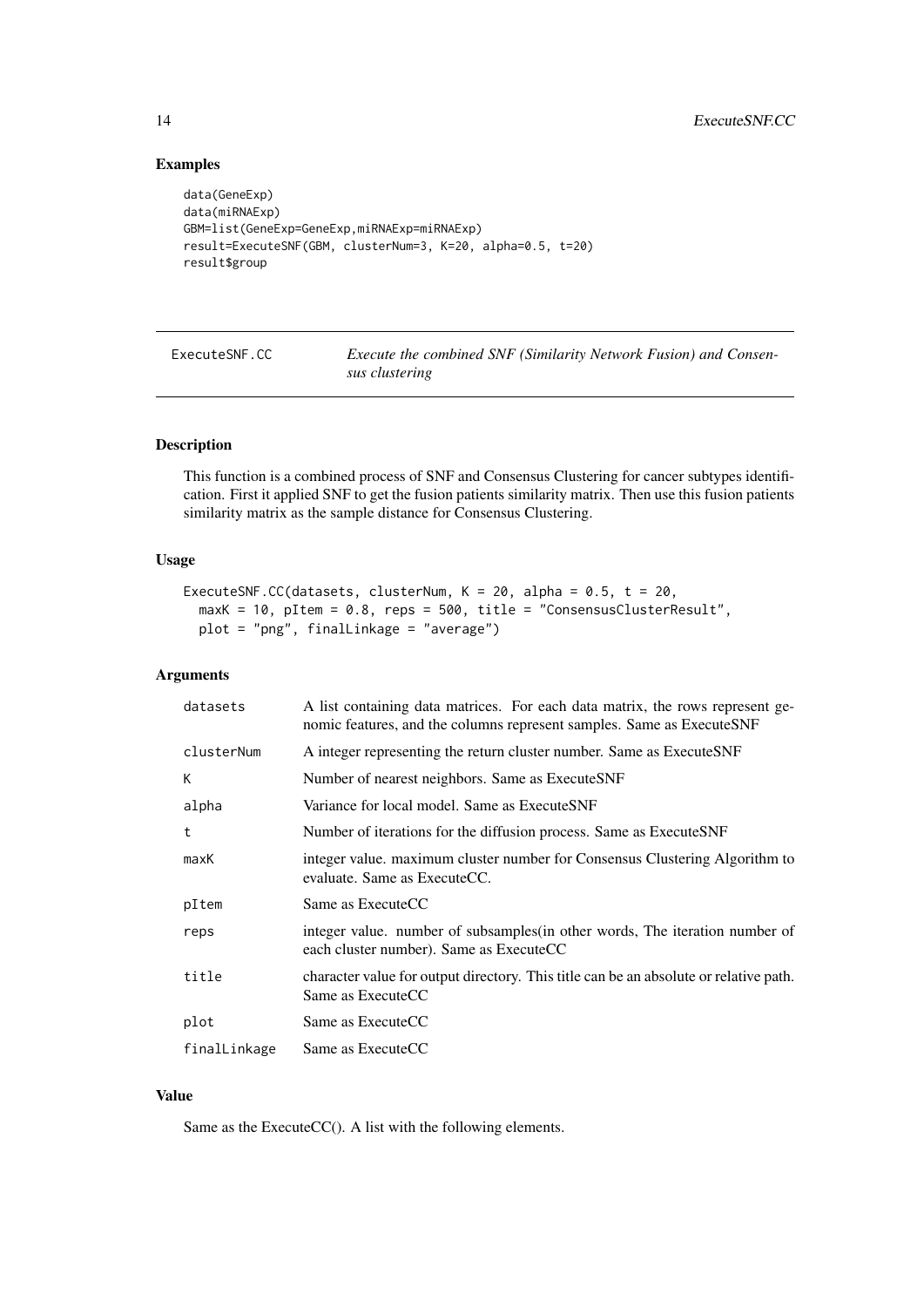<span id="page-14-0"></span>• group : A vector represent the group of cancer subtypes. The order is corresponding to the the samples in the data matrix.

This is the most important result for all clustering methods, so we place it as the first component. The format of group is consistent across different algorithms and therefore makes it convenient for downstream analyses. Moreover, the format of group is also compatible with the K-means result and the hclust (after using the cutree() function).

• distanceMatrix : It is a sample similarity matrix. The more large value between samples in the matrix, the more similarity the samples are.

We extracted this matrix from the algorithmic procedure because it is useful for similarity analysis among the samples based on the clustering results.

• originalResult : The clustering result of the original function "ConsensusClusterPlus()"

Different clustering algorithms have different output formats. Although we have the group component which has consistent format for all of the algorithms (making it easy for downstream analyses), we still keep the output from the original algorithms.

# See Also

[ExecuteSNF](#page-11-1) [ExecuteCC](#page-6-1)

#### Examples

```
data(GeneExp)
data(miRNAExp)
GBM=list(GeneExp,miRNAExp)
result=ExecuteSNF.CC(GBM, clusterNum=3, K=20, alpha=0.5, t=20,
                    maxK = 5, pItem = 0.8, reps=500,
                    title = "GBM", plot = "png",
                    finalLinkage ="average")
result$group
```

```
ExecuteWSNF Execute the WSNF(Weighted Similarity Network Fusion)
```
#### Description

WSNF is a caner subtype identificaton method with the assistance of the gene regulatory network information. The basic idea of the WSNF is to set the different regulatory importance(ranking) for each feature. In the WSNF manuscript, WSNF makes use of the miRNA-TF-mRNA regulatory network to take the importance of the features into consideration.

#### Usage

```
ExecuteWSNF(datasets, feature_ranking, beta = 0.8, clusterNum, K = 20,
  alpha = 0.5, t = 20, plot = TRUE)
```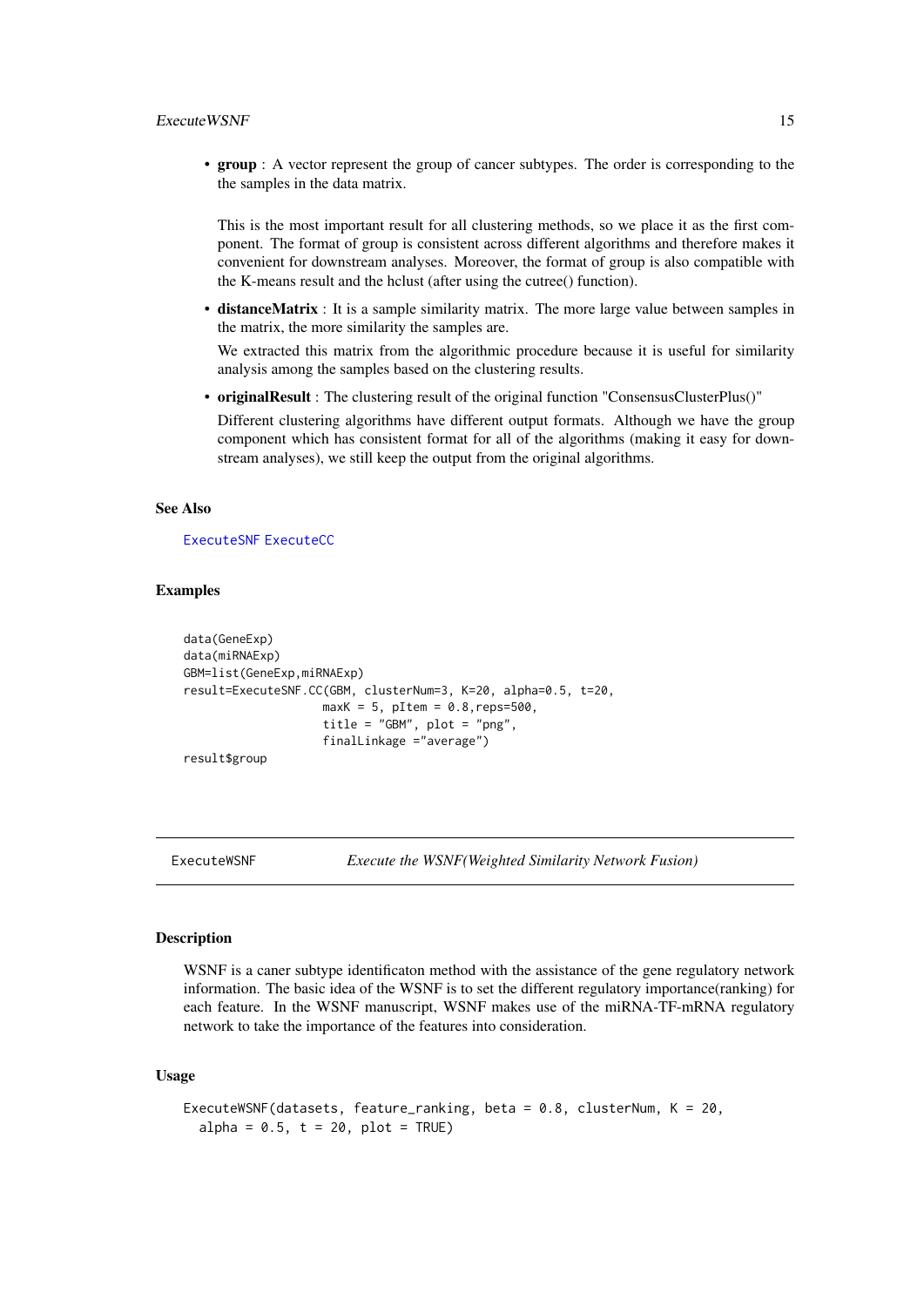# Arguments

| datasets        | A list containing data matrices. For each data matrix, the rows represent ge-<br>nomic features, and the columns represent samples.                                                                                                                                                                                                                                                                                                                                                                                                                                                                                                                                              |
|-----------------|----------------------------------------------------------------------------------------------------------------------------------------------------------------------------------------------------------------------------------------------------------------------------------------------------------------------------------------------------------------------------------------------------------------------------------------------------------------------------------------------------------------------------------------------------------------------------------------------------------------------------------------------------------------------------------|
| feature_ranking |                                                                                                                                                                                                                                                                                                                                                                                                                                                                                                                                                                                                                                                                                  |
|                 | A list containing numeric vetors. The length of the feature_ranking list should<br>equal to the length of datasets list. For each numeric vetor represents the ranking<br>of each feature in the corresponding data matrix. The order of the ranking should<br>also mathch the order of the features in the corresponding data matrix. We proive<br>a ranking list for most mRNA, TF(transcription factor) and miRNA features.<br>The ranking for features caculated based on the miRNA-TF-miRNA regulatory<br>network which was promoted in our published work: Identifying Cancer Sub-<br>types from miRNA-TF-mRNA Regulatory Networks and Expression Data(PLos<br>One, 2016). |
| beta            | A tuning parameter for the feature_ranking contributes the weight of each fea-<br>ture.<br>A linear model is applied to integrate feature ranking and MAD (median ab-<br>solute deviation) to generated the final weight for each feature using for the<br>algorithm. The final weight is cauculated as the formula below:<br>Weight $(f_i)$ =beta * feature_ranking + (1-beta) MAD $(f_i)$                                                                                                                                                                                                                                                                                      |
| clusterNum      | A integer representing the return cluster number                                                                                                                                                                                                                                                                                                                                                                                                                                                                                                                                                                                                                                 |
| K               | Number of nearest neighbors                                                                                                                                                                                                                                                                                                                                                                                                                                                                                                                                                                                                                                                      |
| alpha           | Variance for local model                                                                                                                                                                                                                                                                                                                                                                                                                                                                                                                                                                                                                                                         |
| t               | Number of iterations for the diffusion process                                                                                                                                                                                                                                                                                                                                                                                                                                                                                                                                                                                                                                   |
| plot            | Logical value. If true, draw the heatmap for the distance matrix with samples<br>ordered to form clusters.                                                                                                                                                                                                                                                                                                                                                                                                                                                                                                                                                                       |

#### Value

A list with the following elements.

• group : A vector represent the group of cancer subtypes. The order is corresponding to the the samples in the data matrix.

This is the most important result for all clustering methods, so we place it as the first component. The format of group is consistent across different algorithms and therefore makes it convenient for downstream analyses. Moreover, the format of group is also compatible with the K-means result and the hclust (after using the cutree() function).

• distanceMatrix : It is a sample similarity matrix. The more large value between samples in the matrix, the more similarity the samples are.

We extracted this matrix from the algorithmic procedure because it is useful for similarity analysis among the samples based on the clustering results.

• originalResult : The clustering result of the original SNF algorithm.

Different clustering algorithms have different output formats. Although we have the group component which has consistent format for all of the algorithms (making it easy for downstream analyses), we still keep the output from the original algorithms.

#### References

Xu, T., Le, T. D., Liu, L., Wang, R., Sun, B., & Li, J. (2016). Identifying cancer subtypes from mirna-tf-mrna regulatory networks and expression data. PloS one, 11(4), e0152792.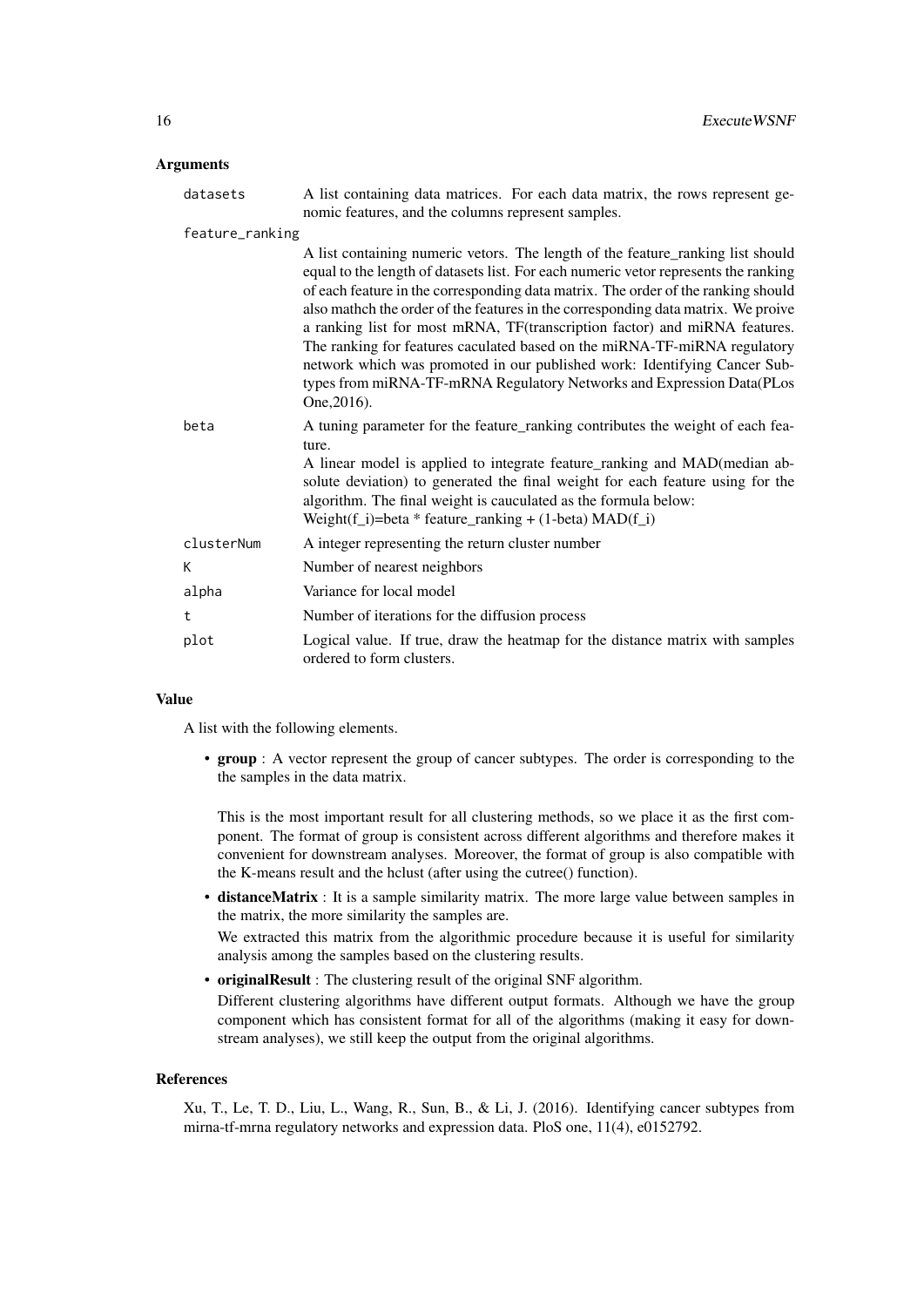#### <span id="page-16-0"></span>FSbyCox 17

#### See Also

[ExecuteSNF](#page-11-1)

# Examples

```
data(GeneExp)
data(miRNAExp)
GBM=list(GeneExp,miRNAExp)
###1. Use the defualt ranking in the package.
data(Ranking)
####Retrieve the feature ranking for genes
gene_Name=rownames(GeneExp)
index1=match(gene_Name,Ranking$mRNA_TF_miRNA.v21_SYMBOL)
gene_ranking=data.frame(gene_Name,Ranking[index1,],stringsAsFactors=FALSE)
index2=which(is.na(gene_ranking$ranking_default))
gene_ranking$ranking_default[index2]=min(gene_ranking$ranking_default,na.rm =TRUE)
####Retrieve the feature ranking for miRNAs
miRNA_ID=rownames(miRNAExp)
index3=match(miRNA_ID,Ranking$mRNA_TF_miRNA_ID)
miRNA_ranking=data.frame(miRNA_ID,Ranking[index3,],stringsAsFactors=FALSE)
index4=which(is.na(miRNA_ranking$ranking_default))
miRNA_ranking$ranking_default[index4]=min(miRNA_ranking$ranking_default,na.rm =TRUE)
###Clustering
ranking1=list(gene_ranking$ranking_default ,miRNA_ranking$ranking_default)
result1=ExecuteWSNF(datasets=GBM, feature_ranking=ranking1, beta = 0.8, clusterNum=3,
                   K = 20, alpha = 0.5, t = 20, plot = TRUE)
###2. User input ranking
# Fabricate a ranking list for demonstrating the examples.
ranking2=list(runif(nrow(GeneExp), min=0, max=1),runif(nrow(miRNAExp), min=0, max=1))
result2=ExecuteWSNF(datasets=GBM, feature_ranking=ranking2, beta = 0.8, clusterNum=3,
```
 $K = 20$ , alpha = 0.5, t = 20, plot = TRUE)

FSbyCox *Biological feature (such as gene) selection based on Cox regression model.*

#### Description

Cox model (Proportional hazard model) is a statistical approach for survival risk analysis. We applied the univariate Cox model for feature selection. The proportional hazard assumption test is used to evaluate the significant level of each biological feature related to the survival result for samples. Eventually, the most significant genes are selected for clustering analysis.

# Usage

```
FSbyCox(Data, time, status, cutoff = 0.05)
```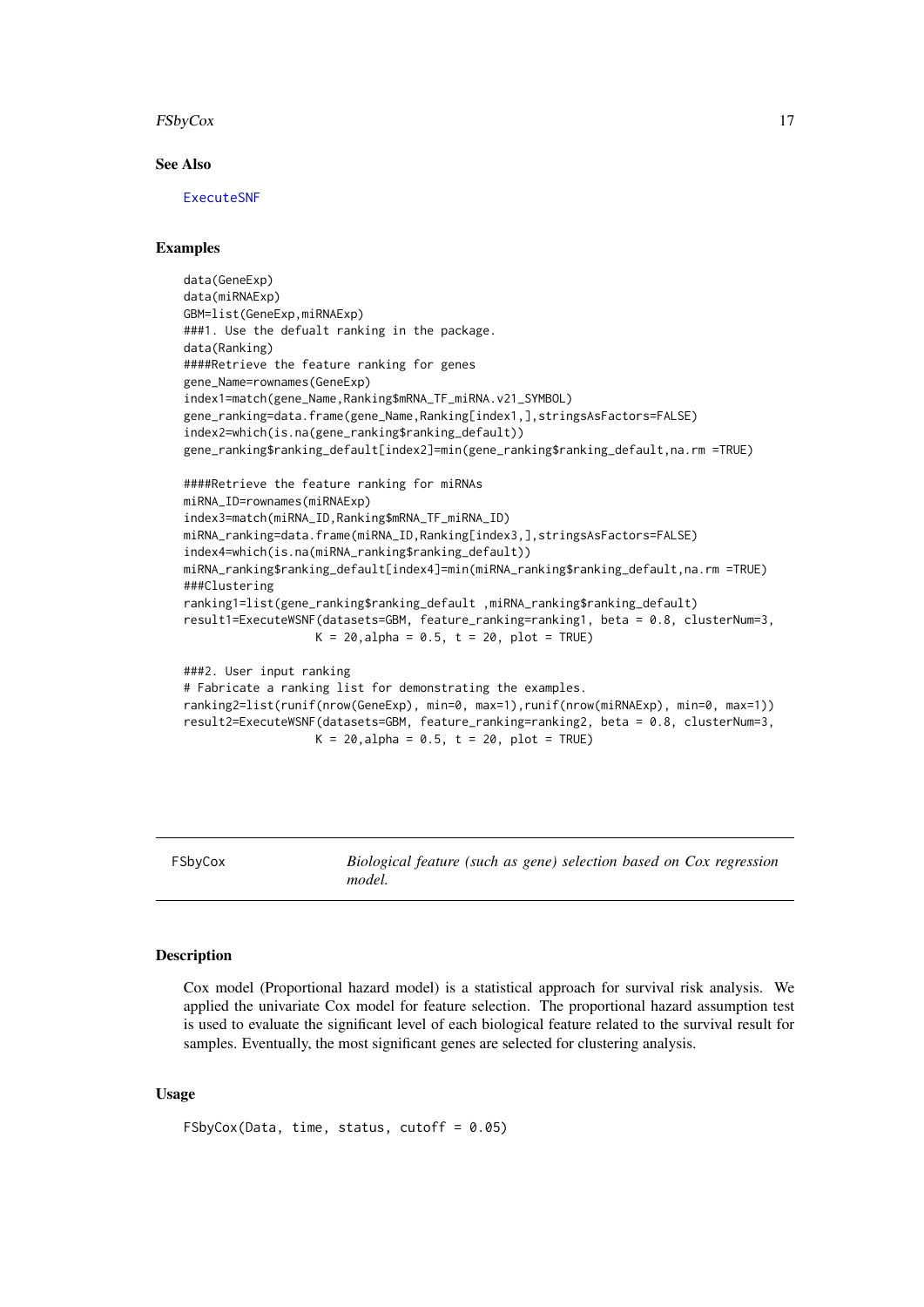# <span id="page-17-0"></span>Arguments

| Data   | A data matrix representing the genomic data measured in a set of samples. For<br>the matrix, the rows represent the genomic features, and the columns represent<br>the samples.                                                                                                                                                                       |
|--------|-------------------------------------------------------------------------------------------------------------------------------------------------------------------------------------------------------------------------------------------------------------------------------------------------------------------------------------------------------|
| time   | A numeric vector representing the survival time (days) of a set of samples. Note<br>that the order of the time should map the samples in the Data matrix.                                                                                                                                                                                             |
| status | A numeric vector representing the survival status of a set of samples. 0=alive/censored,<br>1=dead. Note that the order of the time should map the samples in the Data ma-<br>trix.                                                                                                                                                                   |
| cutoff | A numeric value in $(0,1)$ representing whether the significant feature Xi is se-<br>lected according to the Proportional Hazards Assumption p-value of the feature<br>Xi. If p-value(Xi) <cutoff, anal-<br="" be="" downstream="" features="" for="" selected="" the="" will="" xi="">ysis. Normally the significant level is set to 0.05.</cutoff,> |

# Value

A data matrix, extracted a subset with significant features from the input data matrix. The rows represent the significant features, and the columns represents the samples.

# Author(s)

Xu,Taosheng <taosheng.x@gmail.com>, Thuc Le <Thuc.Le@unisa.edu.au>

# References

Andersen, P. and Gill, R. (1982). Cox's regression model for counting processes, a large sample study. Annals of Statistics 10, 1100-1120. Therneau, T., Grambsch, P., Modeling Survival Data: Extending the Cox Model. Springer-Verlag,

#### Examples

2000.

```
data(GeneExp)
data(time)
data(status)
data1=FSbyCox(GeneExp,time,status,cutoff=0.05)
```
FSbyMAD *Biological feature (such as gene) selection based on the most variant Median Absolute Deviation (MAD).*

#### Description

Biological feature (such as gene) selection based on the most variant Median Absolute Deviation (MAD).

# Usage

```
FSbyMAD(Data, cut.type = "topk", value)
```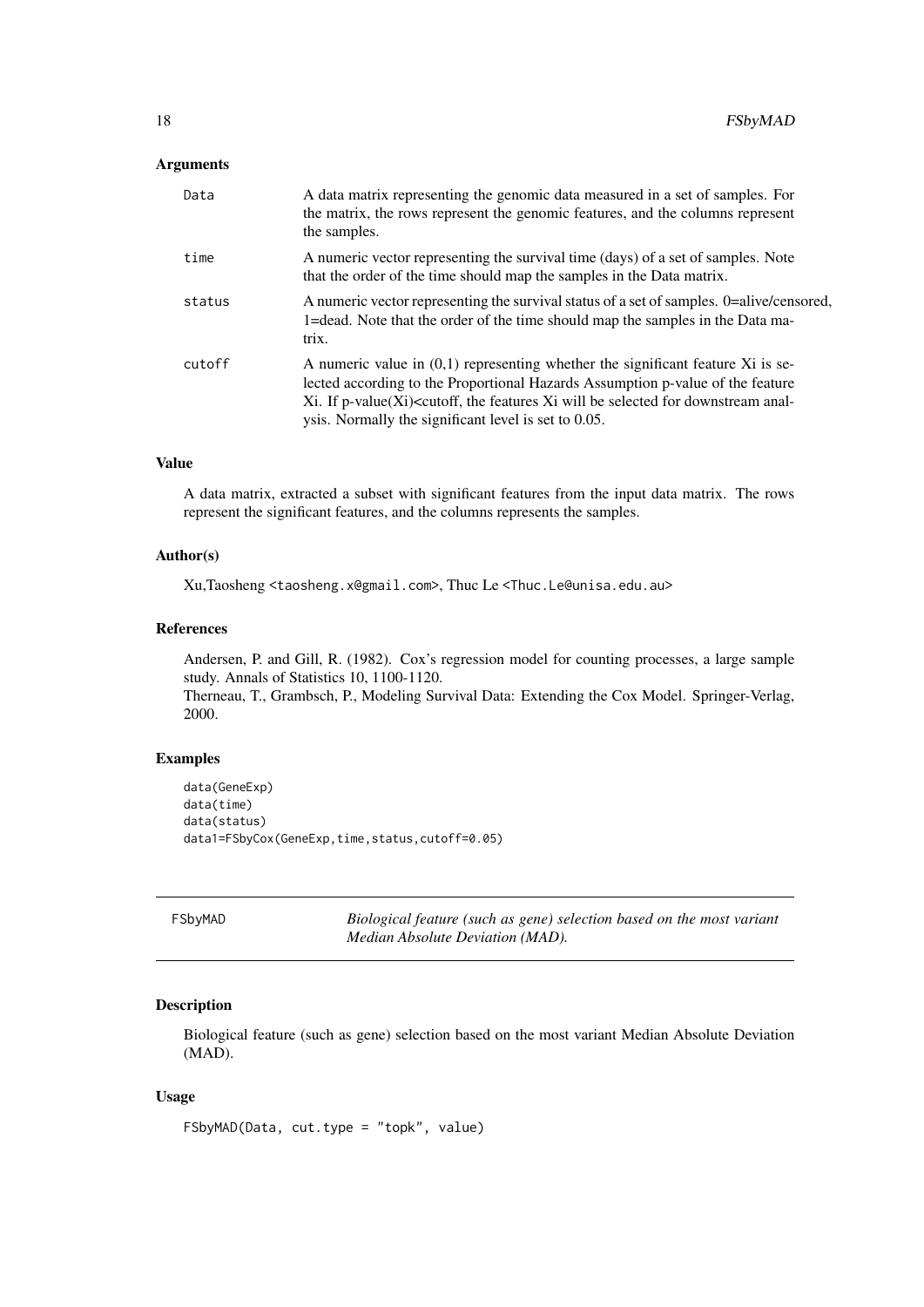# <span id="page-18-0"></span>FSbyPCA 19

# Arguments

| Data     | A data matrix representing the genomic data measured in a set of samples. For<br>the matrix, the rows represent the genomic features, and the columns represents<br>the samples. |
|----------|----------------------------------------------------------------------------------------------------------------------------------------------------------------------------------|
| cut.type | A character value representing the selection type. The optional values are shown<br>below:                                                                                       |
|          | $\bullet$ "topk"<br>$\bullet$ "cutoff"                                                                                                                                           |
| value    | A numeric value.<br>If the cut.type="topk", the top number of value features are selected.<br>If the cut.type="cutoff", the features with (MAD>value) are selected.              |

# Value

An extracted subset data matrix with the most variant MAD features from the input data matrix.

#### Author(s)

Xu,Taosheng <taosheng.x@gmail.com>, Thuc Le <Thuc.Le@unisa.edu.au>

# Examples

```
data(GeneExp)
data1=FSbyMAD(GeneExp, cut.type="topk",value=1000)
```

| FSbyPCA | Biological feature (such as gene) dimension reduction and extraction |
|---------|----------------------------------------------------------------------|
|         | based on Principal Component Analysis.                               |

# Description

This function is based on the prcomp(), we write a shell for it and make it easy to use on genomic data.

# Usage

```
FSbyPCA(Data, PC_percent = 1, scale = TRUE)
```
# Arguments

| Data       | A data matrix representing the genomic data measured in a set of samples. For<br>the matrix, the rows represent the genomic features, and the columns represents<br>the samples. |
|------------|----------------------------------------------------------------------------------------------------------------------------------------------------------------------------------|
| PC_percent | A numeric values in $[0,1]$ representing the ratio of principal component is se-<br>clected.                                                                                     |
| scale      | A bool variable, If true, the Data is normalized before PCA.                                                                                                                     |

# Value

A new matrix with full or part Principal Component in new projection space.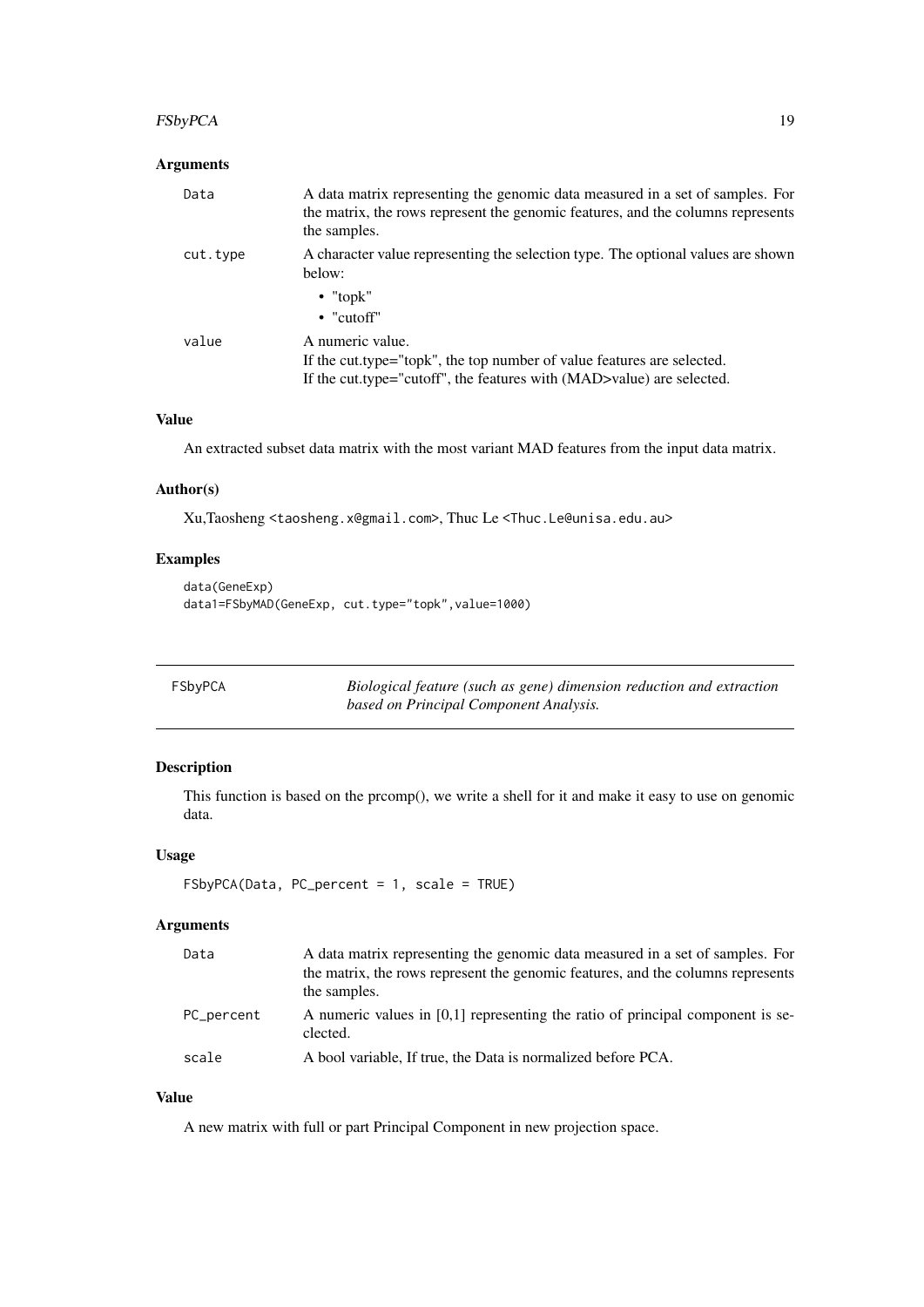# Author(s)

Xu,Taosheng <taosheng.x@gmail.com>,Thuc Le <Thuc.Le@unisa.edu.au>

# Examples

```
data(GeneExp)
data1=FSbyPCA(GeneExp, PC_percent=0.9,scale = TRUE)
```
FSbyVar *Biological feature (such as gene) selection based on the most variance.*

# Description

Biological feature (such as gene) selection based on the most variance.

#### Usage

FSbyVar(Data, cut.type = "topk", value)

# Arguments

| Data     | A data matrix representing the genomic data measured in a set of samples. For<br>the matrix, the rows represent the genomic features, and the columns represents<br>the samples. |
|----------|----------------------------------------------------------------------------------------------------------------------------------------------------------------------------------|
| cut.type | A character value representing the selection type. The optional values are shown<br>below:                                                                                       |
|          | $\bullet$ "topk"<br>$\bullet$ "cutoff"                                                                                                                                           |
| value    | A numeric value.<br>If the cut.type="topk", the top number of value features are selected.<br>If the cut.type="cutoff", the features with (var >value) are selected.             |

# Value

An extracted subset data matrix with most variance features from the input data matrix.

# Author(s)

Xu,Taosheng <taosheng.x@gmail.com>, Thuc Le <Thuc.Le@unisa.edu.au>

# Examples

```
data(GeneExp)
data1=FSbyVar(GeneExp, cut.type="topk",value=1000)
```
<span id="page-19-0"></span>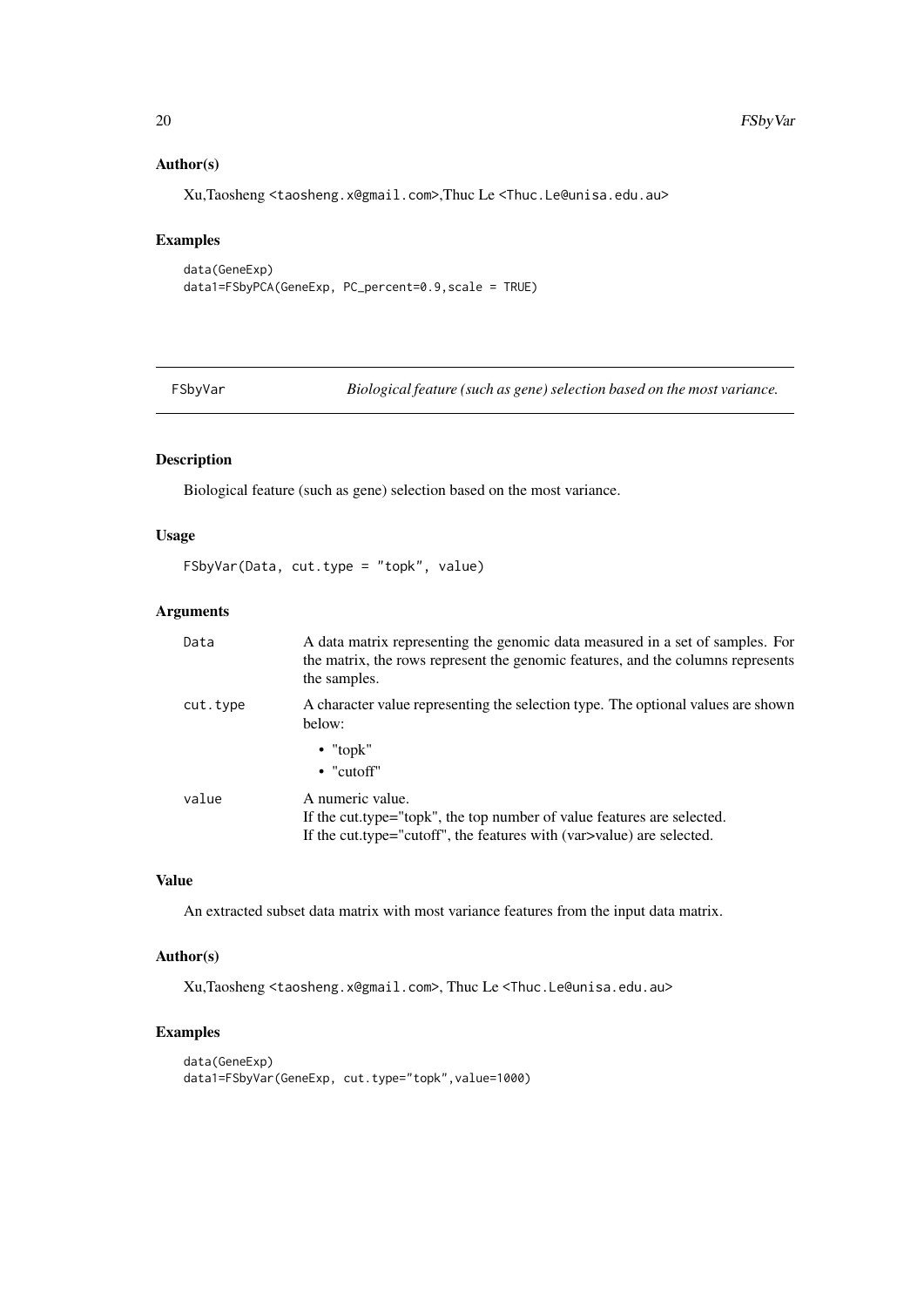<span id="page-20-0"></span>

# Description

A glioblastoma (GBM) gene expression dataset downloaded from TCGA. This is a small dataset with 1500 genes and 100 cancer samples extracted from gene expression data for examples.

# Format

A data matrix

#### Details

- Rows are genes
- Columns are cancer samples

# Examples

data(GeneExp)

miRNAExp *Dataset: miRNA expression*

#### Description

A glioblastoma (GBM) miRNA expression dataset downloaded from TCGA. This is a small miRNA expression dataset with 470 miRNAs and 100 cancer samples extracted from miRNA expression data for examples.

# Format

A data matrix

# Details

- Rows are miRNAs
- Columns are cancer samples

#### Examples

data(miRNAExp)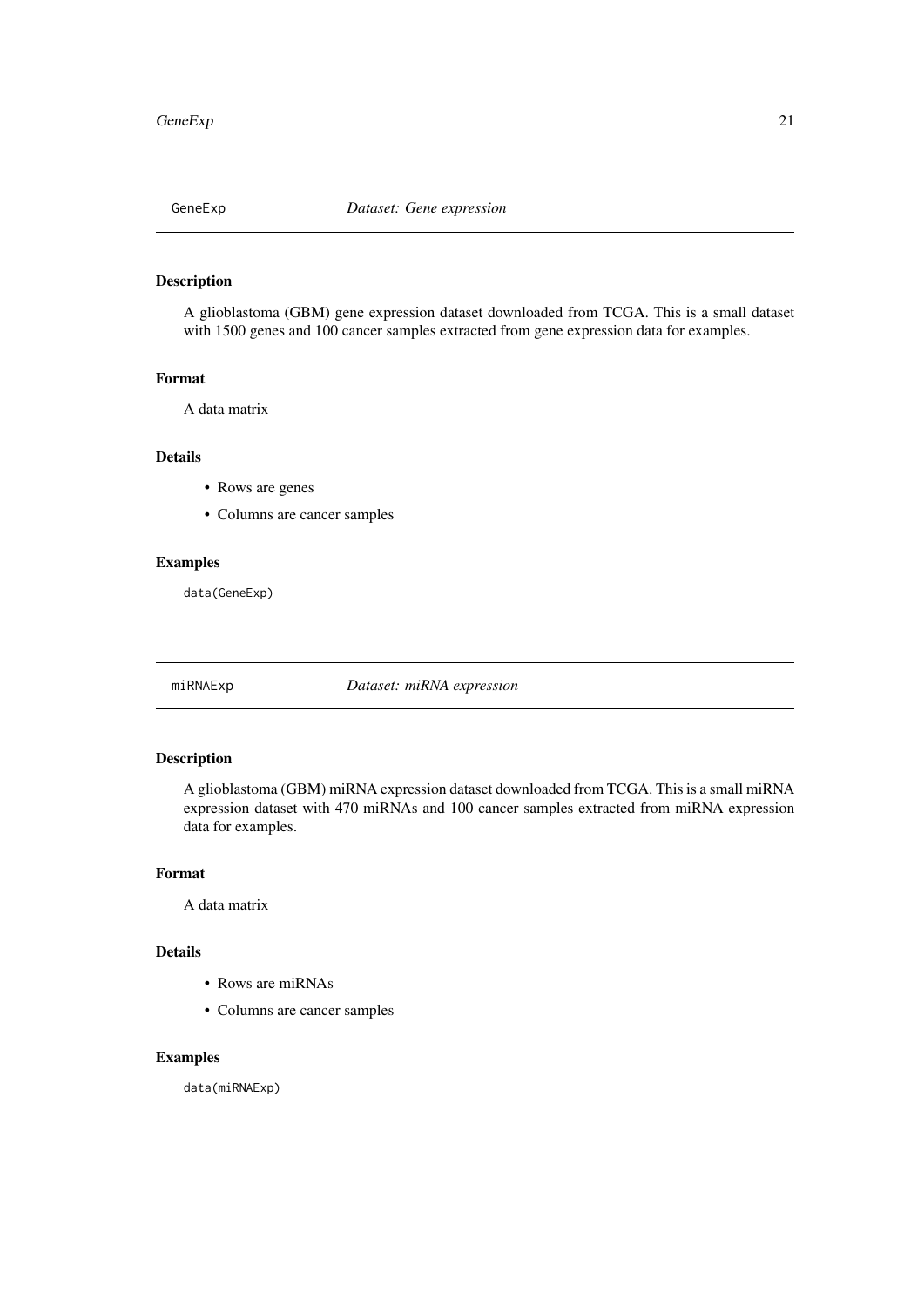#### <span id="page-21-0"></span>Description

A dataframe represents the regulatory ranking for features(mRNA,TF,miRNA) caculated based on the miRNA-TF-miRNA regulatory network which was promoted in our published work: Identifying Cancer Subtypes from miRNA-TF-mRNA Regulatory Networks and Expression Data(PLos One,2016).

#### Format

dataframe

#### Details

- mRNA\_TF\_miRNA\_ID : ENTREZID for genes(mRNA,TF) and miRBase Accession ID for miRNAs.
- mRNA\_TF\_miRNA.v21.\_SYMBOL: gene symbol and miRNA names(miRBase Version 21)
- feature\_ranking: the numeric values represents regulatory ranking for each feature.

#### References

Xu, T., Le, T. D., Liu, L., Wang, R., Sun, B., & Li, J. (2016). Identifying cancer subtypes from mirna-tf-mrna regulatory networks and expression data. PloS one, 11(4), e0152792.

#### Examples

data(Ranking)

saveFigure *This function save the figure in the current plot.*

#### Description

This function save the figure in the current plot.

#### Usage

```
saveFigure(foldername = NULL, filename = "saveFig", image width = 10,
  image_{helight} = 10, image_{res} = 300
```
#### Arguments

| foldername   | Character values. It specifies the folder name which will be created in the present<br>working path. |
|--------------|------------------------------------------------------------------------------------------------------|
| filename     | Character values. It specifies the saved file name.                                                  |
| image_width  | the figure width                                                                                     |
| image_height | the figure height                                                                                    |
| image_res    | the figure resolution                                                                                |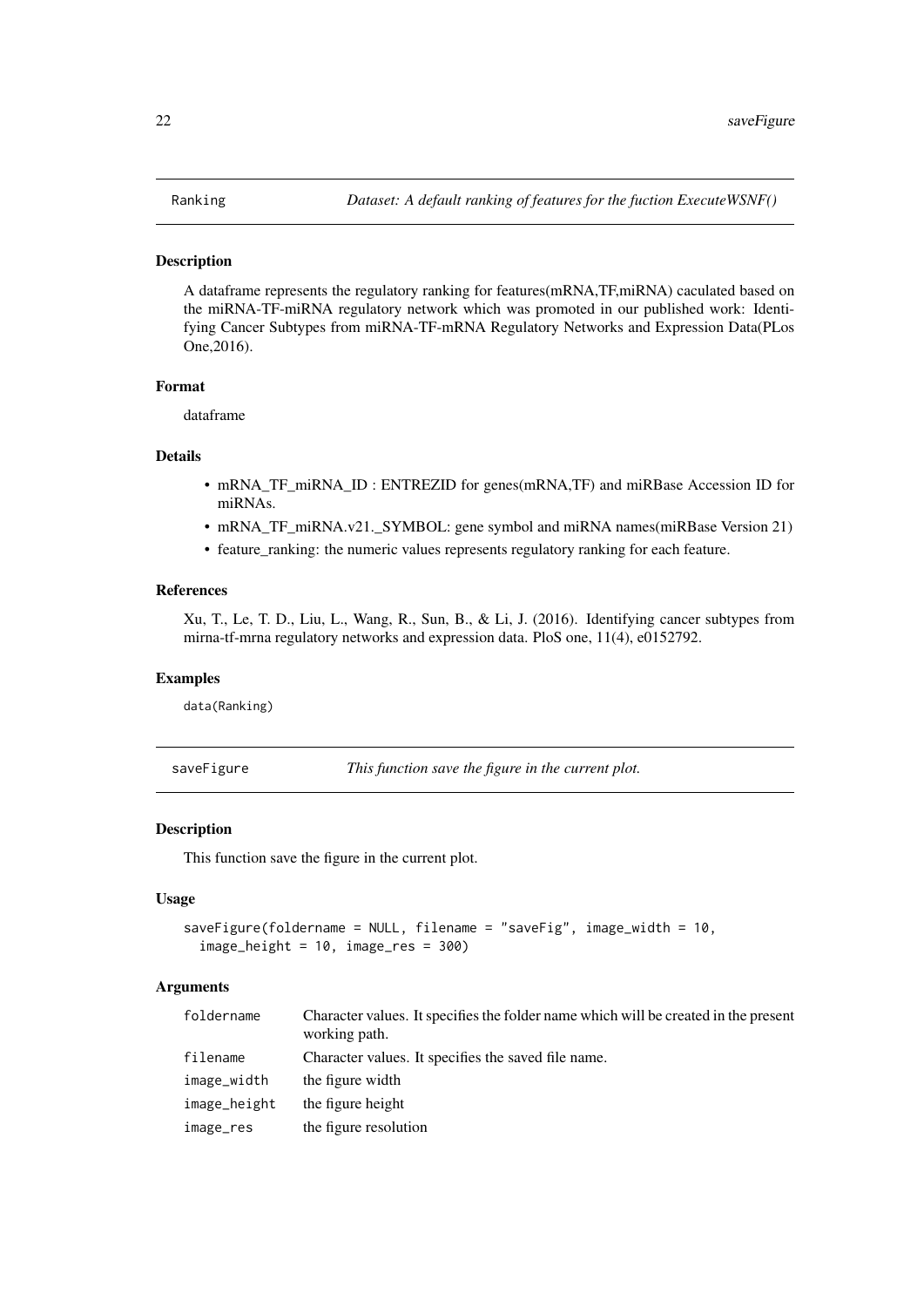#### <span id="page-22-0"></span>sigclustTest 23

# Value

A \* .png file in the specified folder.

#### Author(s)

Xu,Taosheng <taosheng.x@gmail.com>,Thuc Le <Thuc.Le@unisa.edu.au>

#### Examples

```
data(GeneExp)
data(miRNAExp)
data(time)
data(status)
GBM=list(GeneExp=GeneExp,miRNAExp=miRNAExp)
result=ExecuteSNF(GBM, clusterNum=3, K=20, alpha=0.5, t=20)
group=result$group
distanceMatrix=result$distanceMatrix
p_value=survAnalysis(mainTitle="GBM",time,status,group,
      distanceMatrix=distanceMatrix,similarity=TRUE)
saveFigure(foldername="GBM",filename="GBM",image_width=10,image_height=10,image_res=300)
```
sigclustTest *A statistical method for testing the significance of clustering results.*

#### Description

SigClust (Statistical significance of clustering) is a statistical method for testing the significance of clustering results. SigClust can be applied to assess the statistical significance of splitting a data set into two clusters. SigClust studies whether clusters are really there, using the 2-means  $(k = 2)$ clustering index as a statistic. It assesses the significance of clustering by simulation from a single null Gaussian distribution. Null Gaussian parameters are estimated from the data. Here we apply the SigClust to assess the statistical significance of pairwise subtypes. "sigclust" package should be installed.

#### Usage

```
sigclustTest(Data, group, nsim = 1000, nrep = 1, icovest = 1)
```
#### Arguments

| Data  | A data matrix representing the genomic data measured in a set of samples. For<br>the matrix, the rows represent the genomic features, and the columns represents<br>the samples.                       |
|-------|--------------------------------------------------------------------------------------------------------------------------------------------------------------------------------------------------------|
| group | The subtypes label of each sample                                                                                                                                                                      |
| nsim  | This is a parameter inherited from sigclust() in "sigclust" Package. Number of<br>simulated Gaussian samples to estimate the distribution of the clustering index<br>for the main p-value computation. |
| nrep  | This is a parameter inherited from sigclust() in "sigclust" Package. Number of<br>steps to use in 2-means clustering computations (default=1, chosen to optimize<br>speed).                            |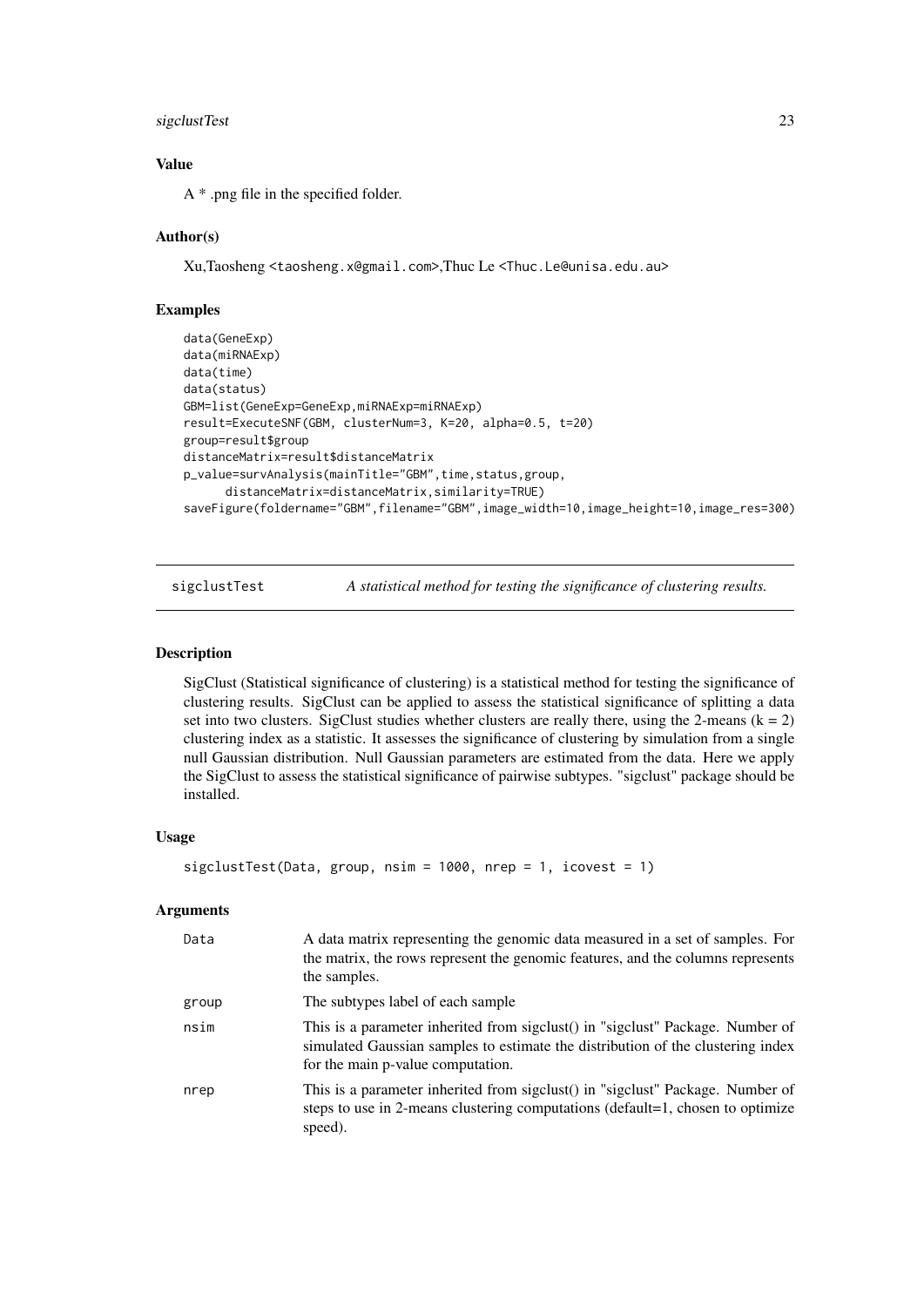<span id="page-23-0"></span>icovest This is a parameter inherited from sigclust() in "sigclust" Package. Covariance estimation type: 1. Use a soft threshold method as constrained MLE (default); 2. Use sample covariance estimate (recommended when diagnostics fail); 3. Use original background noise threshold estimate (from Liu, et al, (2008)) ("hard thresholding").

# Value

A matrix indicates the p-value between pairwise subtypes.

#### Author(s)

Xu,Taosheng <taosheng.x@gmail.com>,Thuc Le <Thuc.Le@unisa.edu.au>

# References

Liu, Yufeng, Hayes, David Neil, Nobel, Andrew and Marron, J. S, 2008, Statistical Significance of Clustering for High-Dimension, Low-Sample Size Data, Journal of the American Statistical Association 103(483) 1281-1293.

Huang, Hanwen, Yufeng Liu, Ming Yuan, and J. S. Marron. "Statistical Significance of Clustering Using Soft Thresholding." Journal of Computational and Graphical Statistics, no. just-accepted (2014): 00-00.

#### See Also

[sigclust](#page-0-0)

#### Examples

```
data(GeneExp)
data(miRNAExp)
data(time)
data(status)
GBM=list(GeneExp=GeneExp,miRNAExp=miRNAExp)
result=ExecuteSNF(GBM, clusterNum=3, K=20, alpha=0.5, t=20)
group=result$group
sigclust1=sigclustTest(miRNAExp,group, nsim=500, nrep=1, icovest=3)
sigclust2=sigclustTest(miRNAExp,group, nsim=1000, nrep=1, icovest=1)
```
silhouette\_SimilarityMatrix

*Compute or Extract Silhouette Information from Clustering based on similarity matrix.*

# Description

Silhouette refers to a method of interpretation and validation of consistency within clusters of data. The technique provides a succinct graphical representation of how well each object lies within its cluster (From Wiki).

Note that: This function is a rewriting version of the function "silhouette()" in R package cluster. The original function "silhouette()" is to compute the silhouette information based on a dissimilarity matrix. Here the silhouette\_SimilarityMatrix() is to solve the computation based on the similarity matrix. The result of the silhouette\_SimilarityMatrix() is compatible to the function "Silhouette()".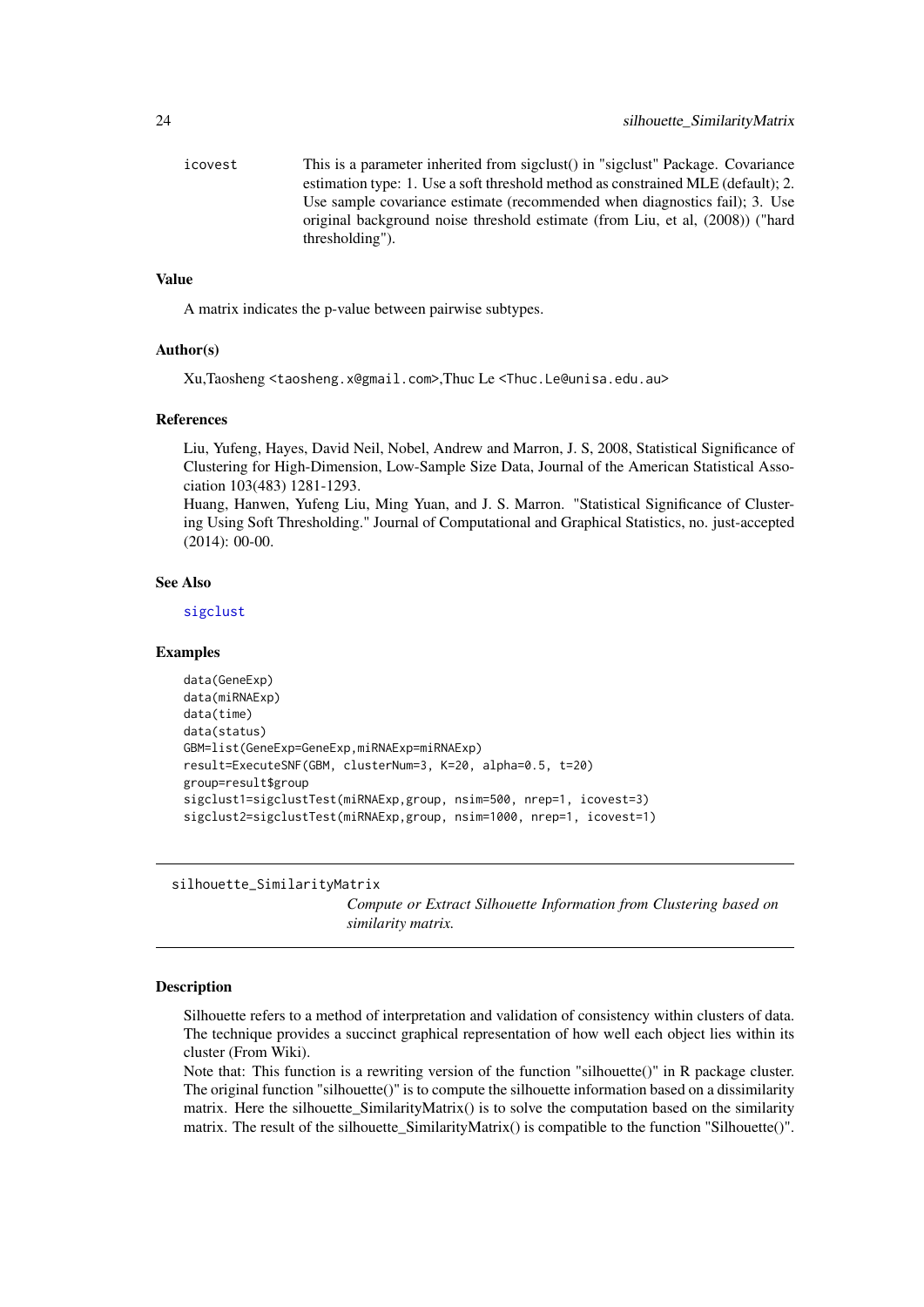#### <span id="page-24-0"></span>Usage

```
silhouette_SimilarityMatrix(group, similarity_matrix)
```
#### Arguments

group A vector represent the cluster label for a set of samples.

similarity\_matrix

A similarity matrix between samples

# Details

For each observation i, the return sil[i,] contains the cluster to which i belongs as well as the neighbor cluster of i (the cluster, not containing i, for which the average dissimilarity between its observations and i is minimal), and the silhouette width s(i) of the observation.

# Value

An object, sil, of class silhouette which is an  $\left[\frac{n \times 3}{n + 1}\right]$  matrix with attributes. The colnames correspondingly are c("cluster", "neighbor", "sil\_width").

#### Author(s)

Xu,Taosheng <taosheng.x@gmail.com>,Thuc Le <Thuc.Le@unisa.edu.au>

#### References

Rousseeuw, P.J. (1987) Silhouettes: A graphical aid to the interpretation and validation of cluster analysis. J. Comput. Appl. Math., 20, 53-65.

#### See Also

[silhouette](#page-0-0)

# Examples

```
data(GeneExp)
data(miRNAExp)
GBM=list(GeneExp=GeneExp,miRNAExp=miRNAExp)
result=ExecuteSNF(GBM, clusterNum=3, K=20, alpha=0.5, t=20)
sil=silhouette_SimilarityMatrix(result$group, result$distanceMatrix)
plot(sil)
###If use the silhouette(), the result is wrong because the input is a similarity matrix.
sil1=silhouette(result$group, result$distanceMatrix)
plot(sil1) ##wrong result
```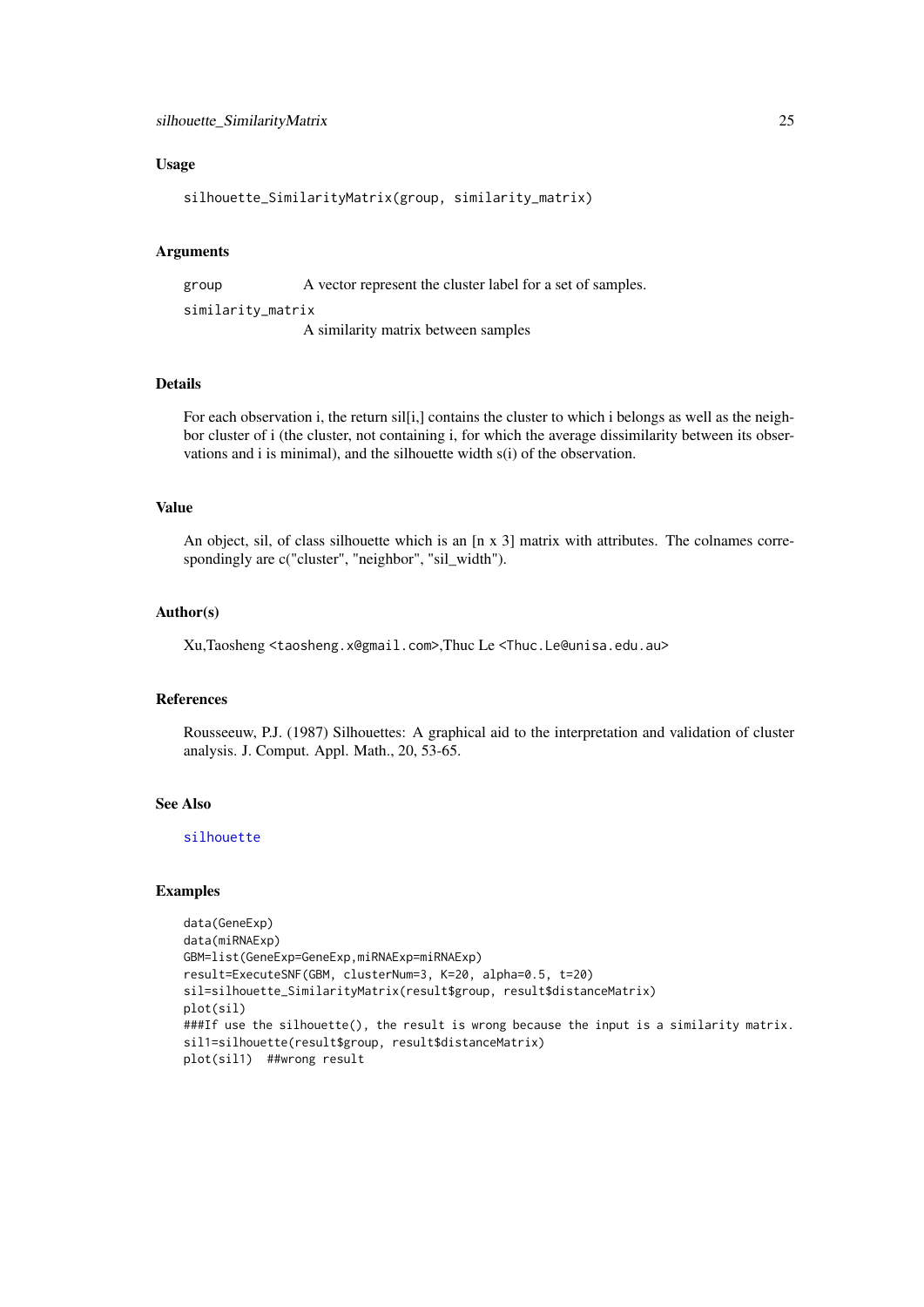<span id="page-25-0"></span>

# Description

This is Spectral Clustering Algorithm extracted from SNFtools package spectralClustering() with a tiny modification.

# Usage

spectralAlg(affinity, K, type = 3)

# Arguments

| affinity | Similarity matrix                           |
|----------|---------------------------------------------|
| K        | Number of clusters                          |
| type     | The variants of spectral clustering to use. |

# Value

A vector consisting of cluster labels of each sample.

#### Examples

```
####see the spectralClustering() in SNFtool package for the detail example.
data(miRNAExp)
Dist1=SNFtool::dist2(t(miRNAExp),t(miRNAExp))
W1 = SNFtool::affinityMatrix(Dist1, 20, 0.5)
group=spectralAlg(W1,3, type = 3)
```
status *Dataset: Survival status*

# Description

• A vector representing the survival status for GBM cancer patients matched with the "Gene-Exp" and "miRNAExp" . 0=alive or censored, 1=dead

#### Format

A numeric vector

#### Examples

data(status)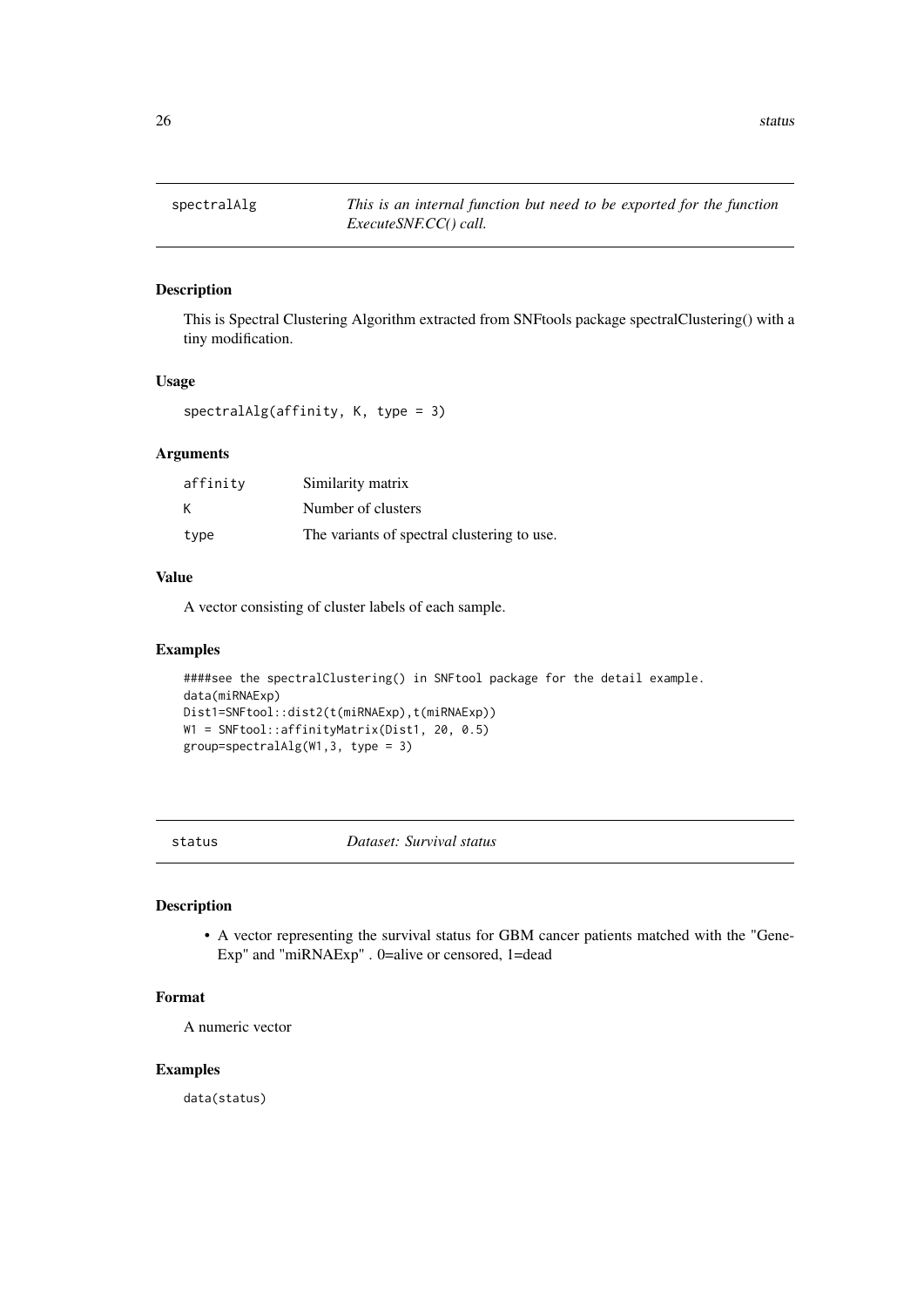<span id="page-26-0"></span>

| survAnalysis | Survival analysis (Survival curves, Log-rank test) and compute Silhou- |
|--------------|------------------------------------------------------------------------|
|              | ette information for cancer subtypes                                   |

# Description

Survival analysis is a very common tool to explain and validate the cancer subtype identification result. It provides the significance testing and graphical display for the verification of the survival patterns between the identified cancer subtypes.

#### Usage

```
survAnalysis(mainTitle = "Survival Analysis", time, status, group,
 distanceMatrix = NULL, similarity = TRUE)
```
# Arguments

| mainTitle  | A character will display in the result plot.                                                                                                                                   |
|------------|--------------------------------------------------------------------------------------------------------------------------------------------------------------------------------|
| time       | A numeric vector representing the survival time (days) of a set of samples.                                                                                                    |
| status     | A numeric vector representing the survival status of a set of samples. 0=alive/censored,<br>$1 = dead.$                                                                        |
| group      | A vector represent the cluster label for a set of samples.                                                                                                                     |
|            | distance Matrix A data matrix represents the similarity matrix or dissimilarity matrix between<br>samples.<br>If NULL, it will not compute silhouette width and draw the plot. |
| similarity | A logical value. If TRUE, the distanceMatrix is a similarity distance matrix<br>between samples. Otherwise a dissimilarity distance matrix between samples                     |

# Value

The log-rank test p-value

# Author(s)

Xu,Taosheng <taosheng.x@gmail.com>,Thuc Le <Thuc.Le@unisa.edu.au>

# Examples

```
data(GeneExp)
data(miRNAExp)
data(time)
data(status)
data1=FSbyCox(GeneExp,time,status,cutoff=0.05)
data2=FSbyCox(miRNAExp,time,status,cutoff=0.05)
GBM=list(GeneExp=data1,miRNAExp=data2)
### SNF result analysis
result1=ExecuteSNF(GBM, clusterNum=3, K=20, alpha=0.5, t=20)
group1=result1$group
distanceMatrix1=result1$distanceMatrix
```
p\_value1=survAnalysis(mainTitle="GBM\_SNF",time,status,group1,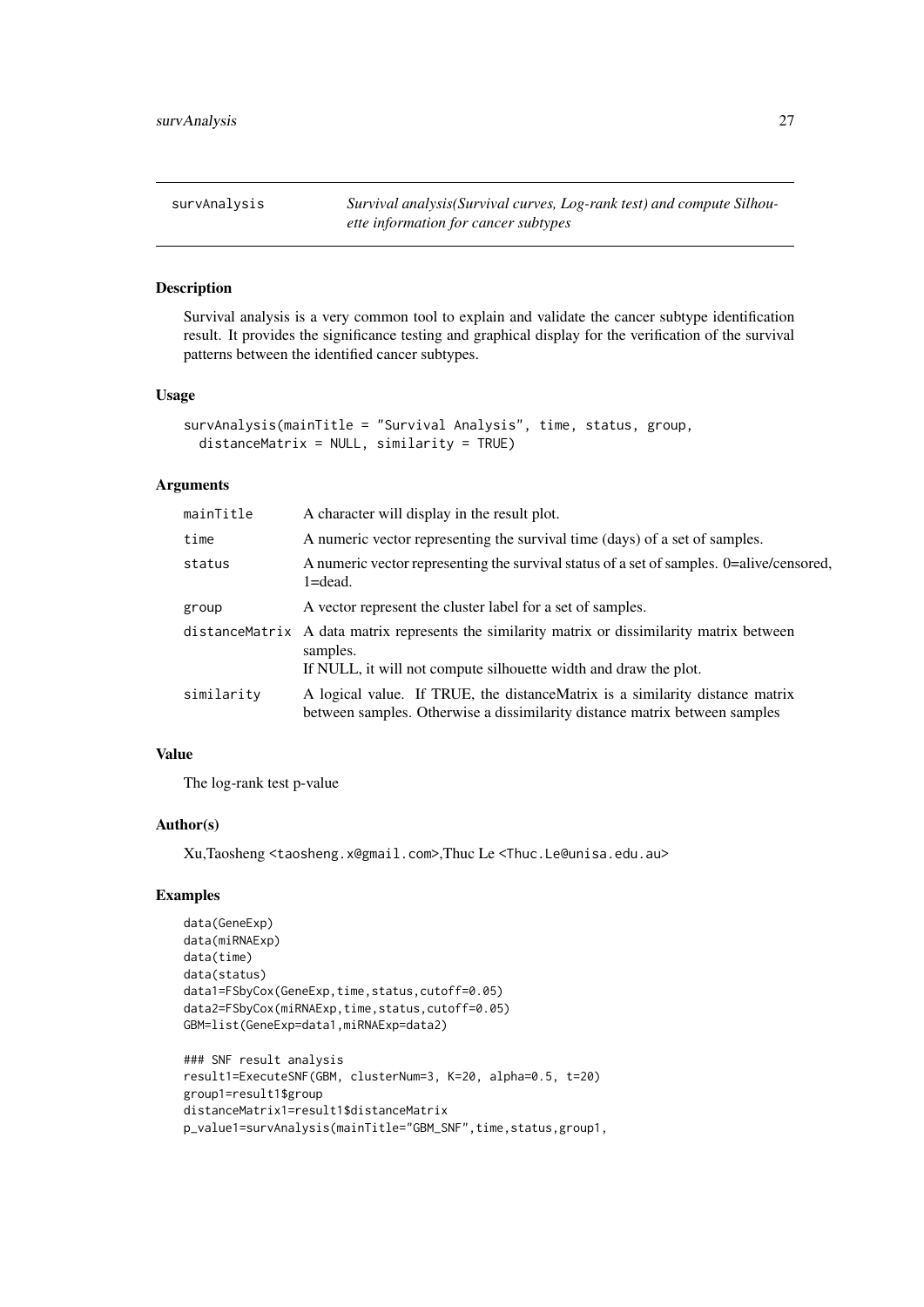#### distanceMatrix=distanceMatrix1,similarity=TRUE)

```
### WSNF result analysis
data(Ranking)
####Retrieve there feature ranking for genes
gene_Name=rownames(data1)
index1=match(gene_Name,Ranking$mRNA_TF_miRNA.v21_SYMBOL)
gene_ranking=data.frame(gene_Name,Ranking[index1,],stringsAsFactors=FALSE)
index2=which(is.na(gene_ranking$ranking_default))
gene_ranking$ranking_default[index2]=min(gene_ranking$ranking_default,na.rm =TRUE)
####Retrieve there feature ranking for genes
miRNA_ID=rownames(data2)
index3=match(miRNA_ID,Ranking$mRNA_TF_miRNA_ID)
miRNA_ranking=data.frame(miRNA_ID,Ranking[index3,],stringsAsFactors=FALSE)
index4=which(is.na(miRNA_ranking$ranking_default))
miRNA_ranking$ranking_default[index4]=min(miRNA_ranking$ranking_default,na.rm =TRUE)
###Clustering
ranking1=list(gene_ranking$ranking_default ,miRNA_ranking$ranking_default)
result2=ExecuteWSNF(datasets=GBM, feature_ranking=ranking1, beta = 0.8, clusterNum=3,
                    K = 20, alpha = 0.5, t = 20, plot = TRUE)
group2=result2$group
distanceMatrix2=result2$distanceMatrix
p_value2=survAnalysis(mainTitle="GBM_WSNF",time,status,group2,
                     distanceMatrix=distanceMatrix2,similarity=TRUE)
```
time *Dataset: Survival time*

#### Description

• A vector representing the right censored survival time (days) for GBM cancer patients matched with the "GeneExp" and "miRNAExp" datasets.

#### Format

A numeric vector

#### Examples

data(time)